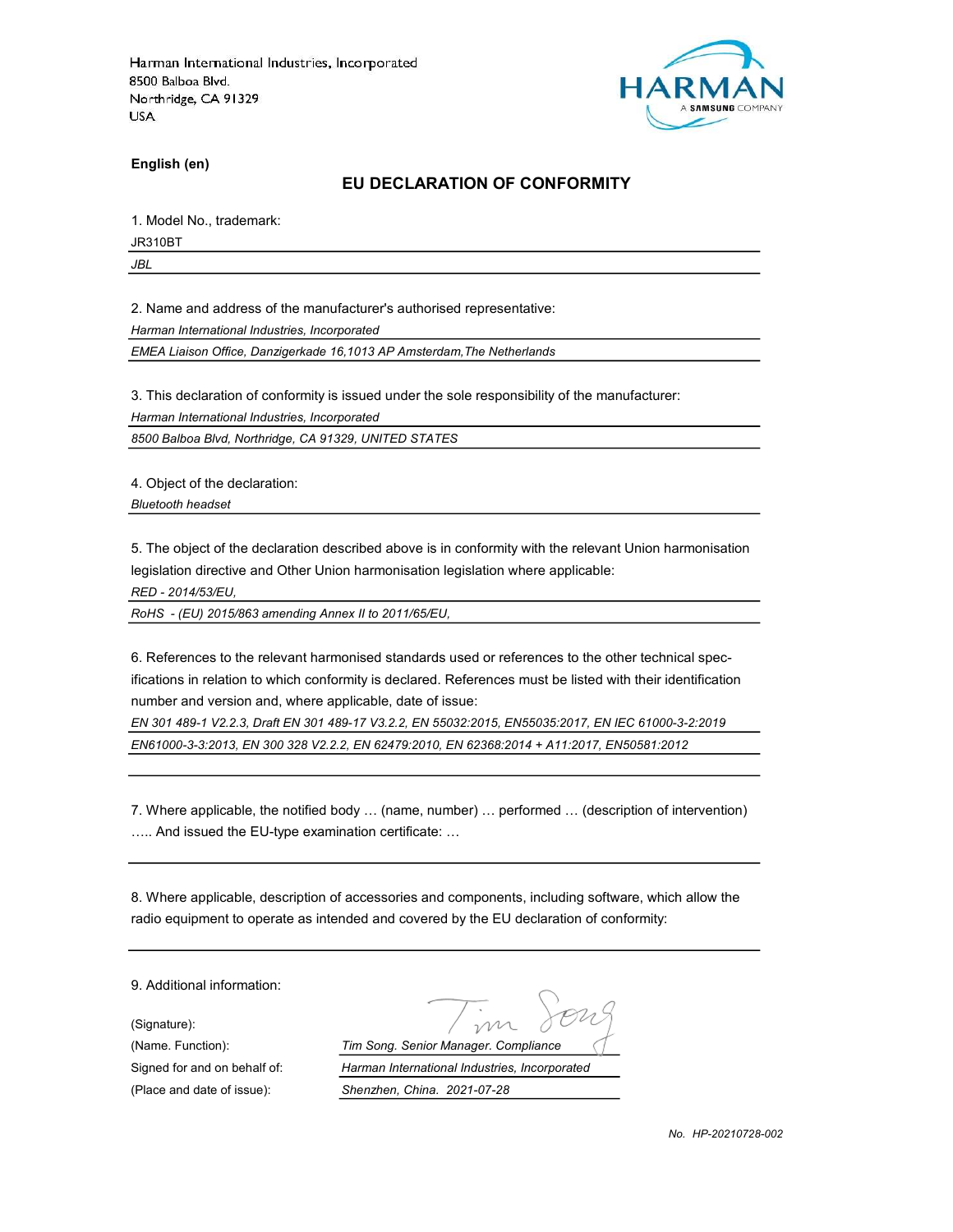

#### UK DECLARATION OF CONFORMITY

1. Model No., trademark: JR310BT

JBL

2. Name and address of the manufacturer's authorised representative: Harman International Industries, Incorporated

Ground Floor, Westside 2, London Road, Apsley, Hemel Hempstead, Hertfordshire, HP3 9TD, United Kingdom.

3. This declaration of conformity is issued under the sole responsibility of the manufacturer:

Harman International Industries, Incorporated

8500 Balboa Blvd, Northridge, CA 91329, UNITED STATES

4. Object of the declaration: Bluetooth headset

5. The object of the declaration described above is in conformity with the relevant Union harmonisation legislation directive and Other Union harmonisation legislation where applicable: Radio Equipment Regulations 2017

The Restriction of the Use of Certain Hazardous Substances in Electrical and Electronic Equipment Regulations 2012

6. References to the relevant harmonised standards used or references to the other technical specifications in relation to which conformity is declared. References must be listed with their identification number and version and, where applicable, date of issue:

EN 301 489-1 V2.2.3, Draft EN 301 489-17 V3.2.2, EN 55032:2015, EN55035:2017, EN IEC 61000-3-2:2019 EN61000-3-3:2013, EN 300 328 V2.2.2, EN 62479:2010, EN 62368:2014 + A11:2017, EN50581:2012

7. Where applicable, the notified body … (name, number) … performed … (description of intervention) ….. And issued the EU-type examination certificate: …

8. Where applicable, description of accessories and components, including software, which allow the radio equipment to operate as intended and covered by the EU declaration of conformity:

9. Additional information:

(Signature):

(Name. Function): Tim Song. Senior Manager. Compliance Signed for and on behalf of: Harman International Industries, Incorporated (Place and date of issue): Shenzhen, China. 2021-07-28

No. HP-20210728-002UK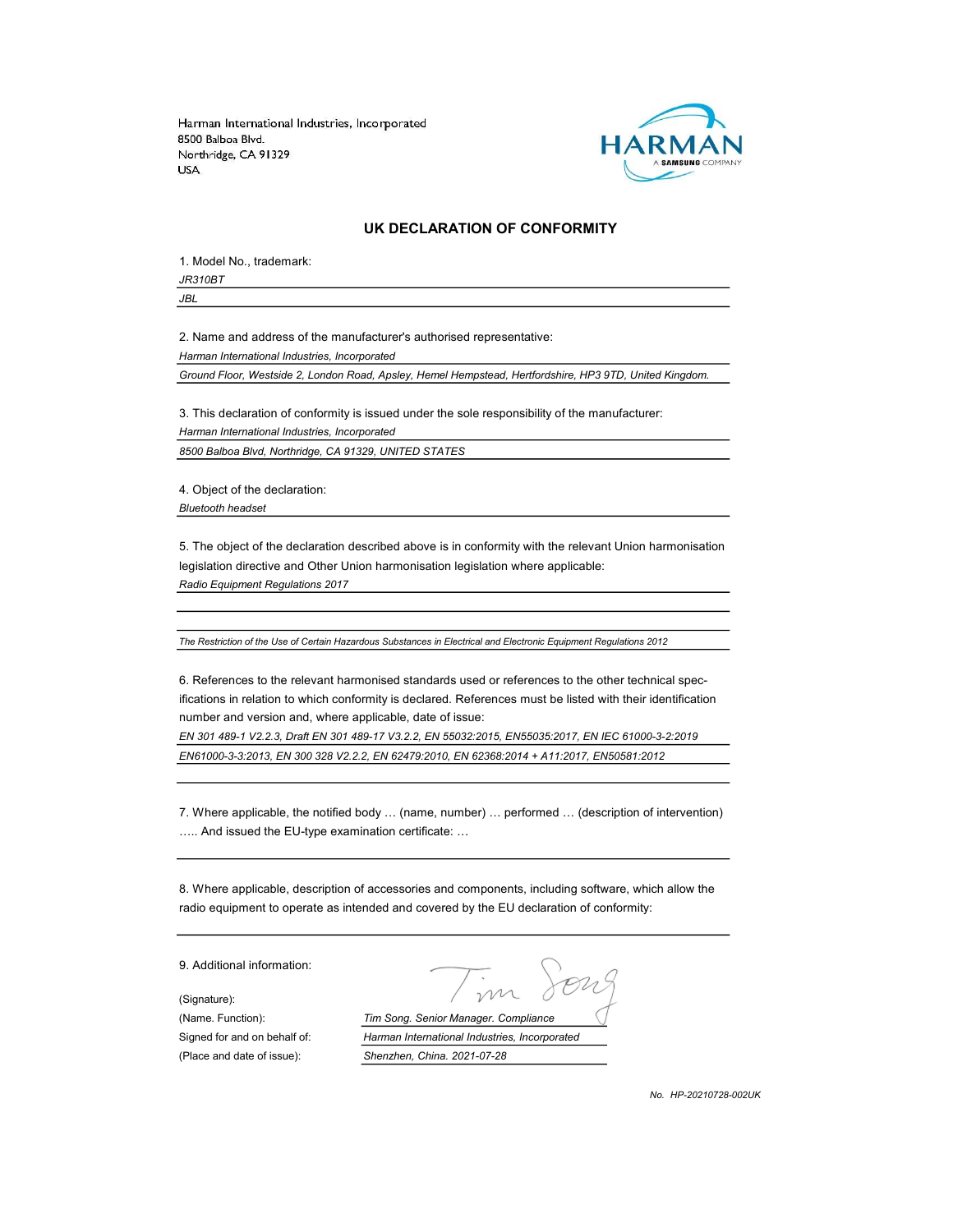

Български (bg)

#### ЕС ДЕКЛАРАЦИЯ ЗА СЪОТВЕТСТВИЕ

1.Модел No., търговска марка :

JR310BT

JBL

2. Име и адрес на производителя или на неговия упълномощен представител:

Harman International Industries, Incorporated

EMEA Liaison Office, Danzigerkade 16,1013 AP Amsterdam,The Netherlands

3. Настоящата декларация за съответствие е издадена на отговорността на производителя:

Harman International Industries, Incorporated

8500 Balboa Blvd, Northridge, CA 91329, UNITED STATES

4. Предмет на декларацията:

Bluetooth headset

5. Предметът на декларацията, описан по-горе, отговаря на съответното законодателство на Съюза за хармонизация Директива и Друго законодателство на Съюза за хармонизация, когато е приложимо: RED - 2014/53/EU,

RoHS - (EU) 2015/863 amending Annex II to 2011/65/EU,

6. Позоваване на използваните хармонизирани стандарти или позоваване на други технически спецификации, по отно отношение на които се декларира съответствие.При позоваването трябва да се посочва техният идентификационен номер и версията им и,ако е приложимо,дата на издаване: EN 301 489-1 V2.2.3, Draft EN 301 489-17 V3.2.2, EN 55032:2015, EN55035:2017, EN IEC 61000-3-2:2019 EN61000-3-3:2013, EN 300 328 V2.2.2, EN 62479:2010, EN 62368:2014 + A11:2017, EN50581:2012

7. Когато е приложимо, нотифицираният орган… (наименование, номер)… извърши … (описание на извършеното) … и издаде сертификата за ЕС изследване на типа: …

8. Когато е приложимо, описание на принадлежностите и компонентите, включително софтуер, които позволяват на радиосъоръжението да работи по предназначение и които са обхванати от ЕС декларацията за съответствие:

Tim Song

9. Допълнителна информация:

(подпис):

(име, длъжност): Tim Song. Senior Manager. Compliance Подписано за и от името на: Harman International Industries, Incorporated (място и дата на издаване): Shenzhen, China. 2021-07-28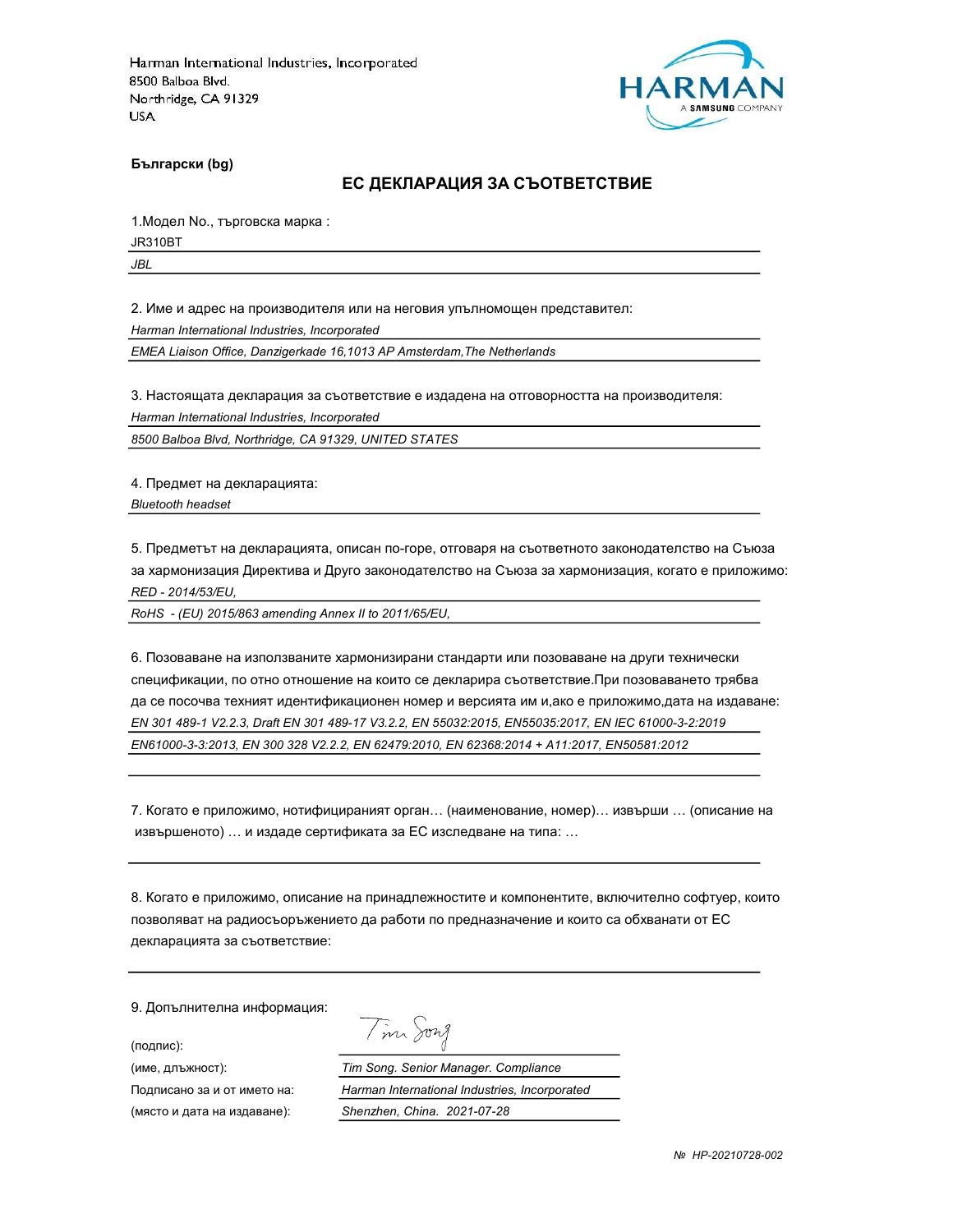

Deutsch (de)

# EU-KONFORMITÄTSERKLÄRUNG

1. Modell Nr., Handelsmarke:

JR310BT

JBL

2. Name und Anschrift des Herstellers oder seines Bevollmächtigten:

Harman International Industries, Incorporated

EMEA Liaison Office, Danzigerkade 16,1013 AP Amsterdam,The Netherlands

3. Die alleinige Verantwortung für die Ausstellung dieser Konformitätserklärung trägt der Hersteller:

Harman International Industries, Incorporated

8500 Balboa Blvd, Northridge, CA 91329, UNITED STATES

4. Gegenstand der Erklärung Bluetooth headset

5. Der oben beschriebene Gegenstand der Erklärung erfüllt die einschlägigen Harmonisierungsrecht -svorschriften der Union Richtlinie und gegebenenfalls weitere Harmonisierungsrechtsvorschriften der Union: RED - 2014/53/EU,

RoHS - (EU) 2015/863 amending Annex II to 2011/65/EU,

6.Angabe der einschlägigen harmonisierten Normen, die zugrunde gelegt wurden, oder Angabe der anderen technischen Spezifikationen, bezüglich derer die Konformität erklärt wird: Dabei müssen die jeweilige Kennnummer,die angewandte Fassung und gegebenenfalls das Ausgabedatum angegeben werden: EN 301 489-1 V2.2.3, Draft EN 301 489-17 V3.2.2, EN 55032:2015, EN55035:2017, EN IEC 61000-3-2:2019

EN61000-3-3:2013, EN 300 328 V2.2.2, EN 62479:2010, EN 62368:2014 + A11:2017, EN50581:2012

7. Falls zutreffend — Die notifizierte Stelle … (Name, Kennnummer) hat … (Beschreibung ihrer Mitwirkung) … und folgende EU-Baumusterprüfbescheinigung ausgestellt:

8.Falls vorhanden — Beschreibung des Zubehörs und der Bestandteile einschließlich Software,die den bestimmungsgemäßen Betrieb der Funkanlage ermöglichen und von der EU-Konformitätserklärung erfasst werden:

9. Zusatzangaben

(Unterschrift):

Tim Song

(Name, Funktion): Tim Song. Senior Manager. Compliance Unterzeichnet und im Namen von: Harman International Industries, Incorporated (Ort und Datum der Ausstellung): Shenzhen, China. 2021-07-28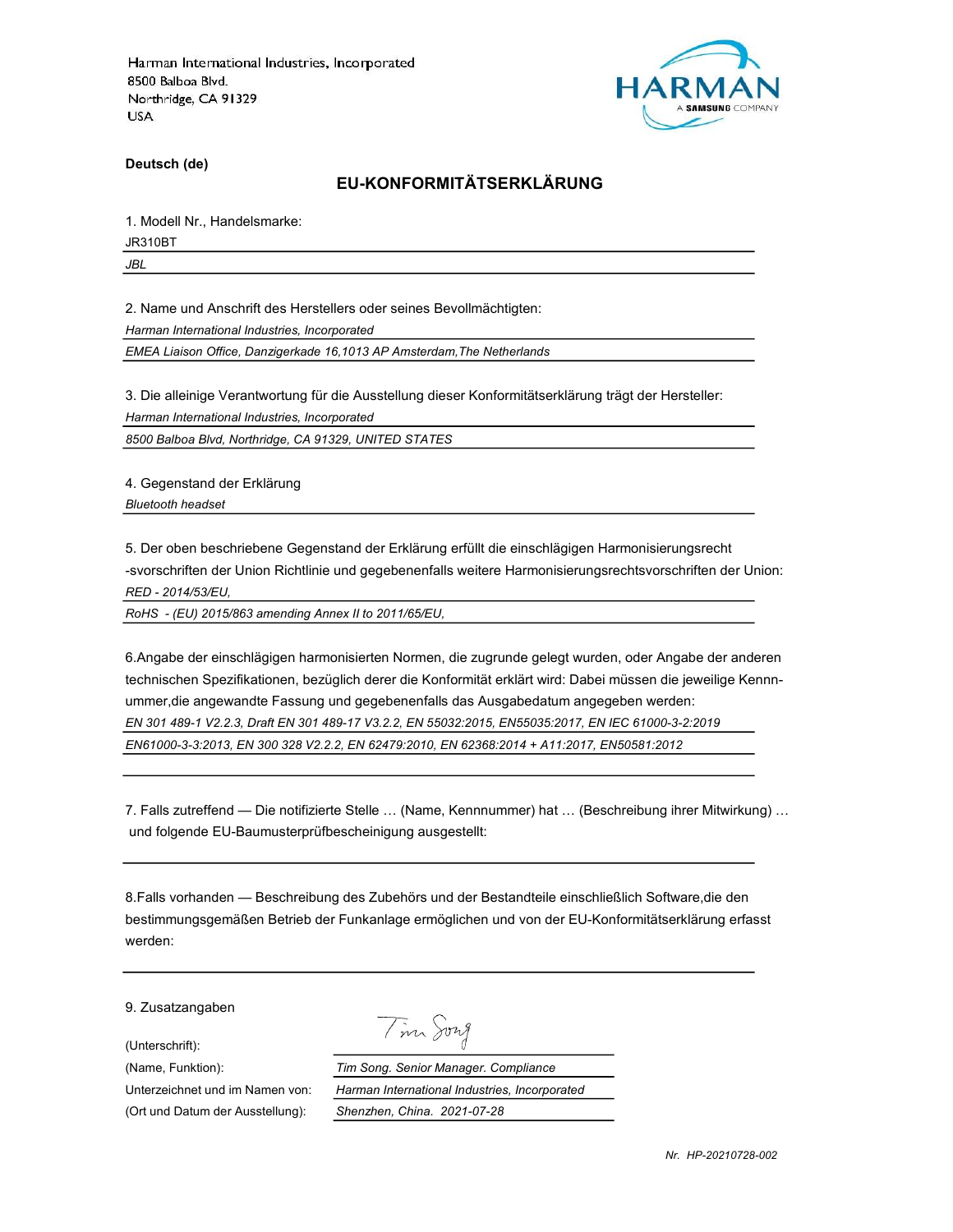

Hrvatski (hr)

### EU IZJAVA O SUKLADNOSTI

1.Model br.,marka

JR310BT

JBL

2. Ime i adresa proizvođača ili njegovog ovlaštenog zastupnika:

Harman International Industries, Incorporated

EMEA Liaison Office, Danzigerkade 16,1013 AP Amsterdam,The Netherlands

3. Za izdavanje ove izjave o sukladnosti odgovoran je isključivo proizvođač:

Harman International Industries, Incorporated

8500 Balboa Blvd, Northridge, CA 91329, UNITED STATES

4. Predmet izjave:

Bluetooth headset

5. Prethodno opisani predmet izjave u skladu je s relevantnim zakonodavstvom Unije o usklađivanju i drugim zakonodavstvom Unije o usklađivanju prema potrebi:

RED - 2014/53/EU,

RoHS - (EU) 2015/863 amending Annex II to 2011/65/EU,

6. Upućivanja na odgovarajuće usklađene norme koje se upotrebljavaju ili upućivanje na druge tehničke specifikacije u odnosu na koje se deklarira sukladnost. Upućivanja moraju biti navedena s identifikacijskim brojem i verzijom te, prema potrebi, datumom izdavanja:

EN 301 489-1 V2.2.3, Draft EN 301 489-17 V3.2.2, EN 55032:2015, EN55035:2017, EN IEC 61000-3-2:2019 EN61000-3-3:2013, EN 300 328 V2.2.2, EN 62479:2010, EN 62368:2014 + A11:2017, EN50581:2012

7.Prema potrebi, prijavljeno tijelo ... (naziv, broj) … provelo je … (opis intervencije) … i izdalo potvrdu o EU ispitivanju tipa:

8. Prema potrebi, opis dodatne opreme i sastavnica, uključujući softver, koji omogućuju normalan rad radijske opreme koji je obuhvaćen EU izjavom o sukladnosti:

9. Dodatne informacije:

(potpis):

Tim Song

(ime, funkcija) Tim Song. Senior Manager. Compliance Potpisano za i u ime: <br>
Harman International Industries, Incorporated (mjesto i datum izdavanja): Shenzhen, China. 2021-07-28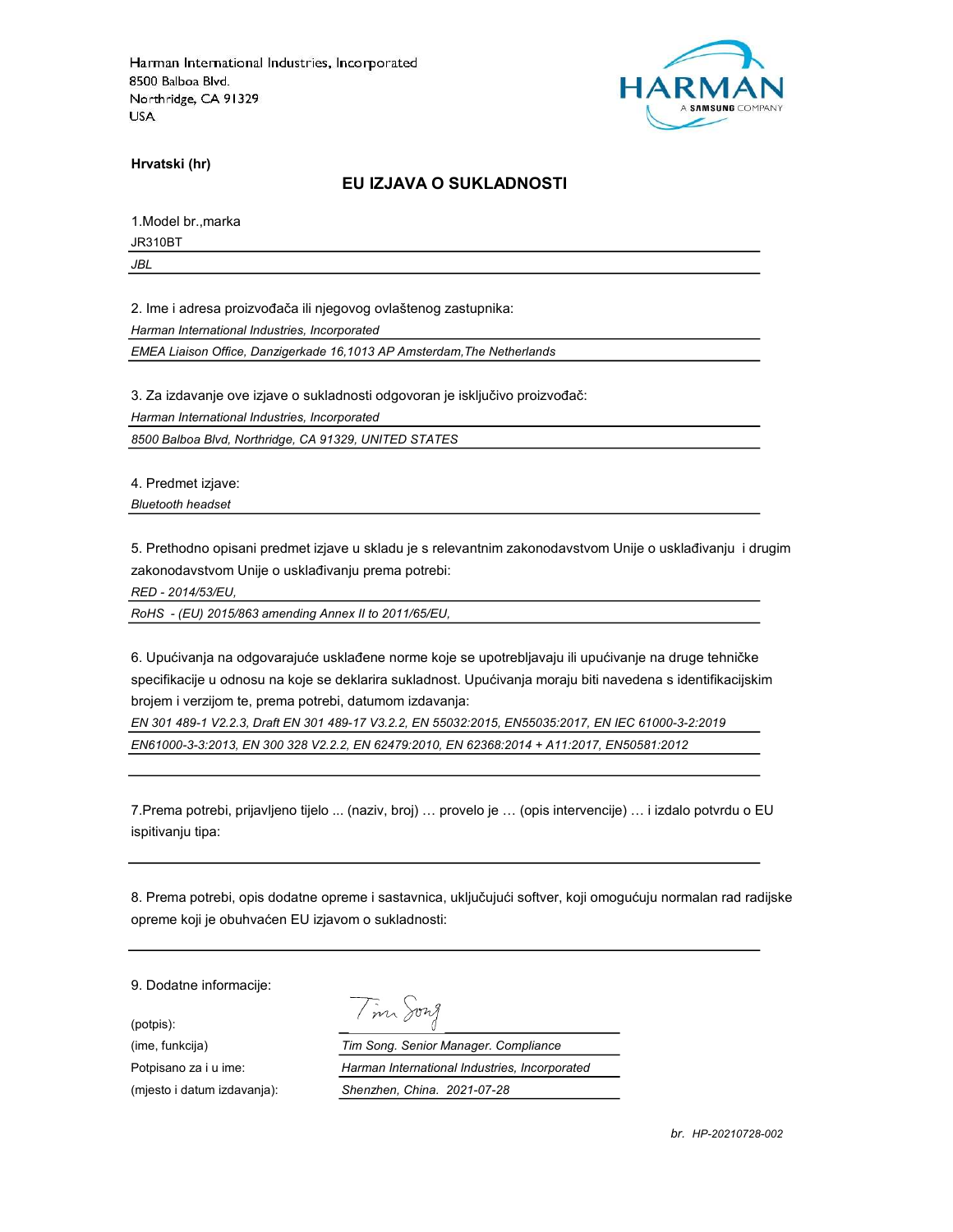

čeština (cs)

# EU PROHLÁŠENÍ O SHODĚ

1. Model č.,ochranná známka:

JR310BT

JBL

2. Jméno a adresa výrobce nebo jeho zplnomocněného zástupce:

Harman International Industries, Incorporated

EMEA Liaison Office, Danzigerkade 16,1013 AP Amsterdam,The Netherlands

3. Toto prohlášení o shodě se vydává na výhradní odpovědnost výrobce:

Harman International Industries, Incorporated

8500 Balboa Blvd, Northridge, CA 91329, UNITED STATES

4. Předmět prohlášení:

Bluetooth headset

5. Výše popsaný předmět prohlášení je ve shodě s příslušnými harmonizovanými právními předpisy Unie a náležitých případech další harmonizované právní předpisy Unie:

RED - 2014/53/EU,

RoHS - (EU) 2015/863 amending Annex II to 2011/65/EU,

6. Odkazy na příslušné harmonizované normy, které byly použity, nebo na jiné technické specifikace, na jejichž základě se shoda prohlašuje. Odkazy se uvedou s jejich identifikačním číslem a verzí a v příslušných případech rovněž s datem vydání:

EN 301 489-1 V2.2.3, Draft EN 301 489-17 V3.2.2, EN 55032:2015, EN55035:2017, EN IEC 61000-3-2:2019 EN61000-3-3:2013, EN 300 328 V2.2.2, EN 62479:2010, EN 62368:2014 + A11:2017, EN50581:2012

7. Případně: oznámený subjekt ... (název, číslo) … provedl … (popis opatření) … a vydal certifikát EU přezkoušení typu:

8.V příslušných případech popis příslušenství a součástí, včetně softwaru, které umožňují zamýšlené fungování rádiového zařízení v souladu s EU prohlášením o shodě:

9. Další informace:

(podpis):

Tim Song

(jméno, funkce): Tim Song. Senior Manager. Compliance Podepsáno za a jménem: Harman International Industries, Incorporated (místo a datum vydání): Shenzhen, China. 2021-07-28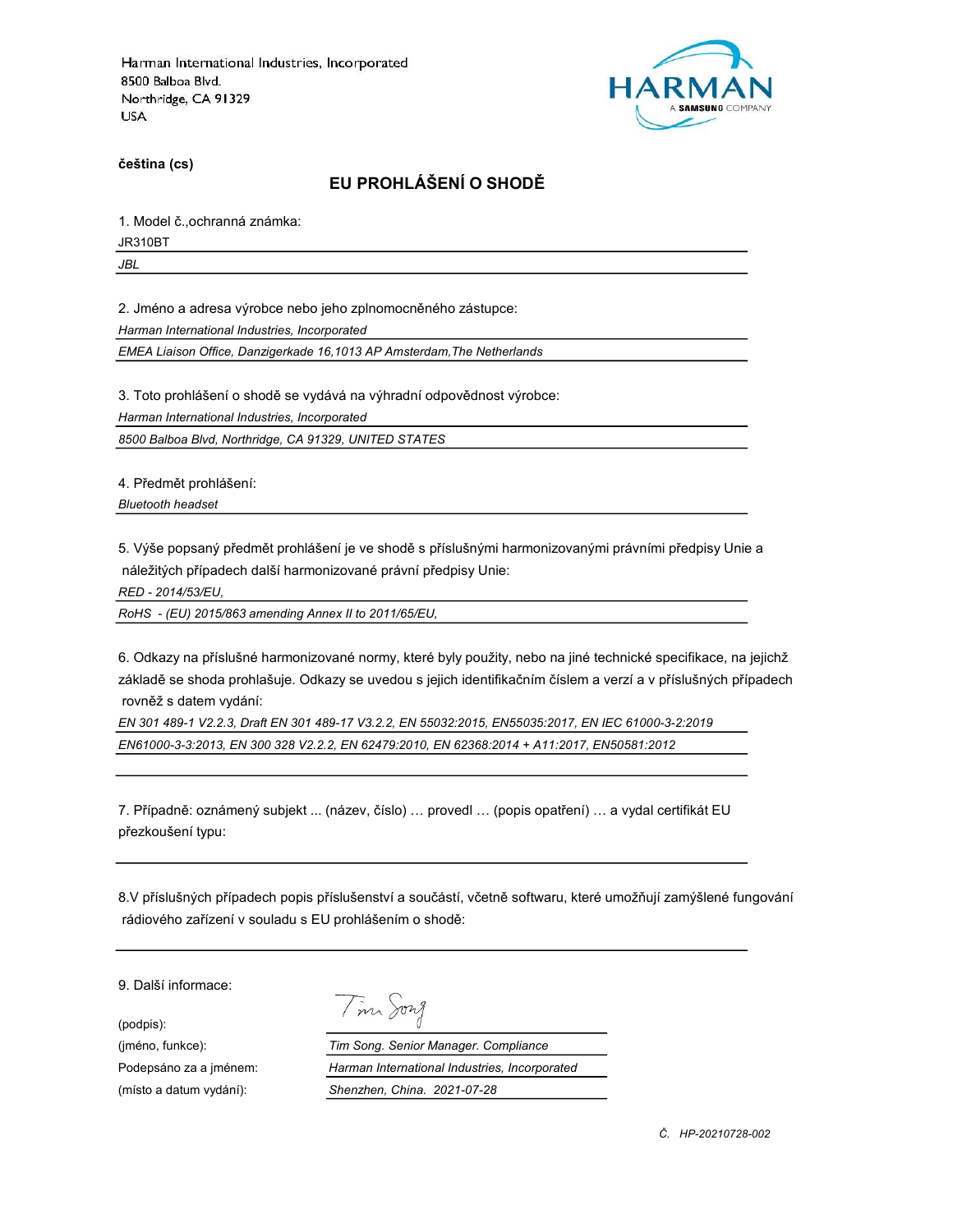

eesti keel (et)

#### ELI VASTAVUSDEKLARATSIOON

1. Tootenumber,kaubamärk:

JR310BT

JBL

2. Tootja või tema volitatud esindaja nimi ja aadress:

Harman International Industries, Incorporated

EMEA Liaison Office, Danzigerkade 16,1013 AP Amsterdam,The Netherlands

3. Käesolev vastavusdeklaratsioon on välja antud tootja ainuvastutusel:

Harman International Industries, Incorporated

8500 Balboa Blvd, Northridge, CA 91329, UNITED STATES

4. Deklareeritav toode:

Bluetooth headset

5. Ülalkirjeldatud deklareeritav toode on kooskõlas asjakohaste liidu ühtlustamisõigusaktidega ja Muud liidu ühtlustamisõigusaktid (vajaduse korral):

RED - 2014/53/EU,

RoHS - (EU) 2015/863 amending Annex II to 2011/65/EU,

6. Viited kasutatud harmoneeritud standarditele või muudele tehnilistele kirjeldustele, millele vastavust deklareeritakse. Viidetele peab lisama nende identifitseerimisnumbri ja versiooni ning vajaduse korral väljaandmise kuupäeva:

EN 301 489-1 V2.2.3, Draft EN 301 489-17 V3.2.2, EN 55032:2015, EN55035:2017, EN IEC 61000-3-2:2019 EN61000-3-3:2013, EN 300 328 V2.2.2, EN 62479:2010, EN 62368:2014 + A11:2017, EN50581:2012

7.Vajaduse korral: teavitatud asutus … (nimi, number) … teostas … (tegevuse kirjeldus) … ja andis välja Eli tüübihindamistõendi:

8.Vajaduse korral selliste tarvikute ja osade, samuti tarkvara kirjeldus, mis võimaldavad raadioseadet kasutada ettenähtud otstarbel ja kooskõlas ELi vastavusdeklaratsiooniga:

9. Lisateave:

(allkiri):

Tim Song

(nimi, ametinimetus): Tim Song. Senior Manager. Compliance Alla kirjutanud (kelle poolt/nimel): Harman International Industries, Incorporated (väljaandmise koht ja kuupäev): Shenzhen, China. 2021-07-28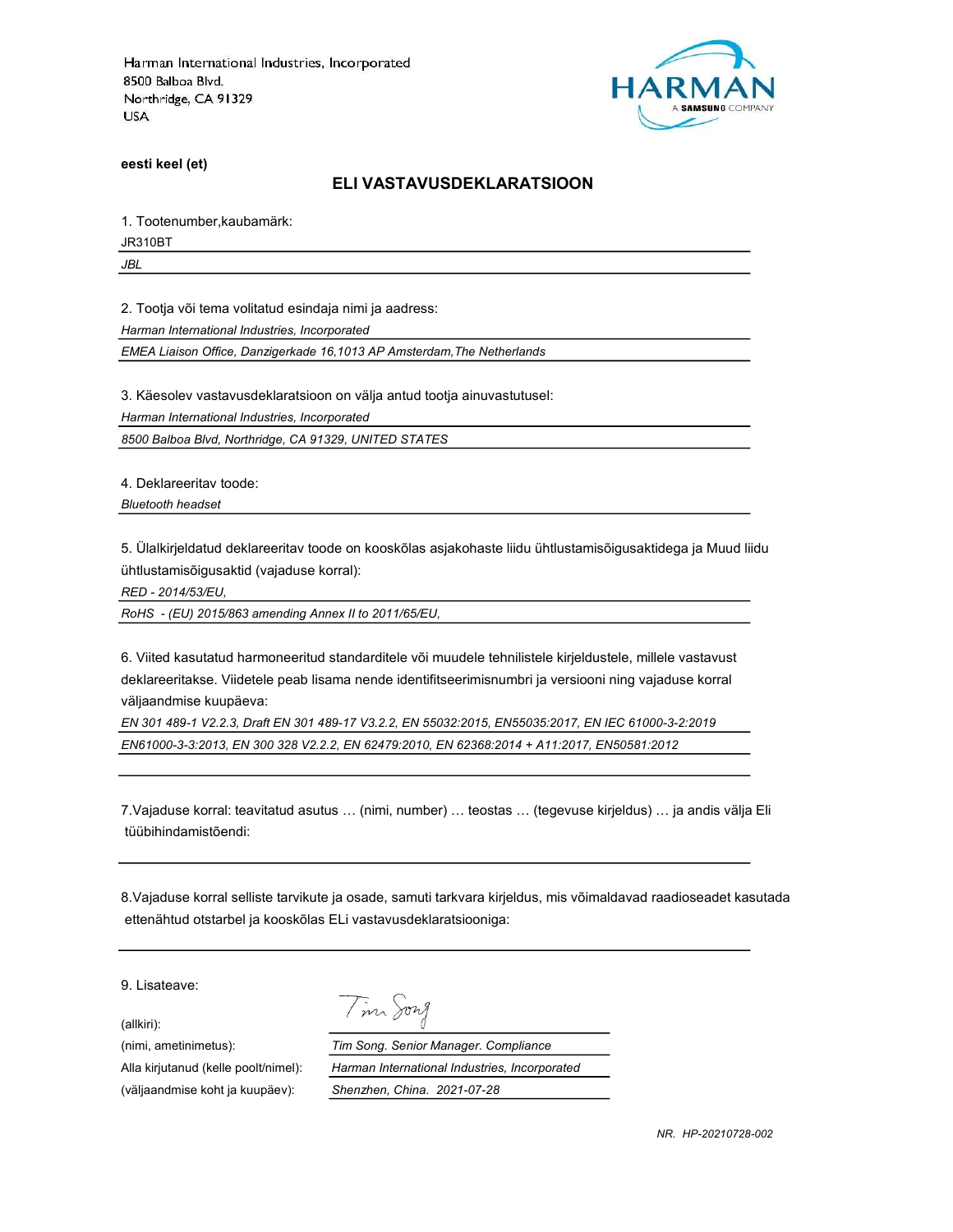

español (es)

# DECLARACIÓN UE DE CONFORMIDAD

1. Nombre del Modelo,marca:

JR310BT

JBL

2. Nombre y dirección del fabricante o de su representante autorizado:

Harman International Industries, Incorporated

EMEA Liaison Office, Danzigerkade 16,1013 AP Amsterdam,The Netherlands

3. La presente declaración de conformidad se expide bajo la exclusiva responsabilidad del fabricante.

Harman International Industries, Incorporated

8500 Balboa Blvd, Northridge, CA 91329, UNITED STATES

4. Objeto de la declaración:

Bluetooth headset

5. El objeto de la declaración descrito anteriormente es conforme con la legislación de armonización pertinente de la Unión y Otra legislación de armonización de la Unión, cuando sea aplicable:

RED - 2014/53/EU,

RoHS - (EU) 2015/863 amending Annex II to 2011/65/EU,

6.Referencias a las normas armonizadas pertinentes utilizadas o referencias a las otras especificaciones técnicas en relación con las cuales se declara la conformidad. Las referencias se enumerarán con su número de identificación y su versión y, en su caso, la fecha de emisión:

EN 301 489-1 V2.2.3, Draft EN 301 489-17 V3.2.2, EN 55032:2015, EN55035:2017, EN IEC 61000-3-2:2019 EN61000-3-3:2013, EN 300 328 V2.2.2, EN 62479:2010, EN 62368:2014 + A11:2017, EN50581:2012

7. Cuando proceda: El organismo notificado … (nombre, número) … ha efectuado … (descripción de la intervención) … y expedido el certificado de examen UE de tipo:

8. Cuando proceda, descripción de los accesorios y componentes, incluido el software, que permiten que el equipo radioeléctrico funcione como estaba previsto y esté amparado por la declaración UE de conformidad:

9. Información adicional:

(Firma):

Tim Song

(nombre, cargo): Tim Song. Senior Manager. Compliance Firmado en nombre de: Harman International Industries, Incorporated (lugar y fecha de expedición): Shenzhen, China. 2021-07-28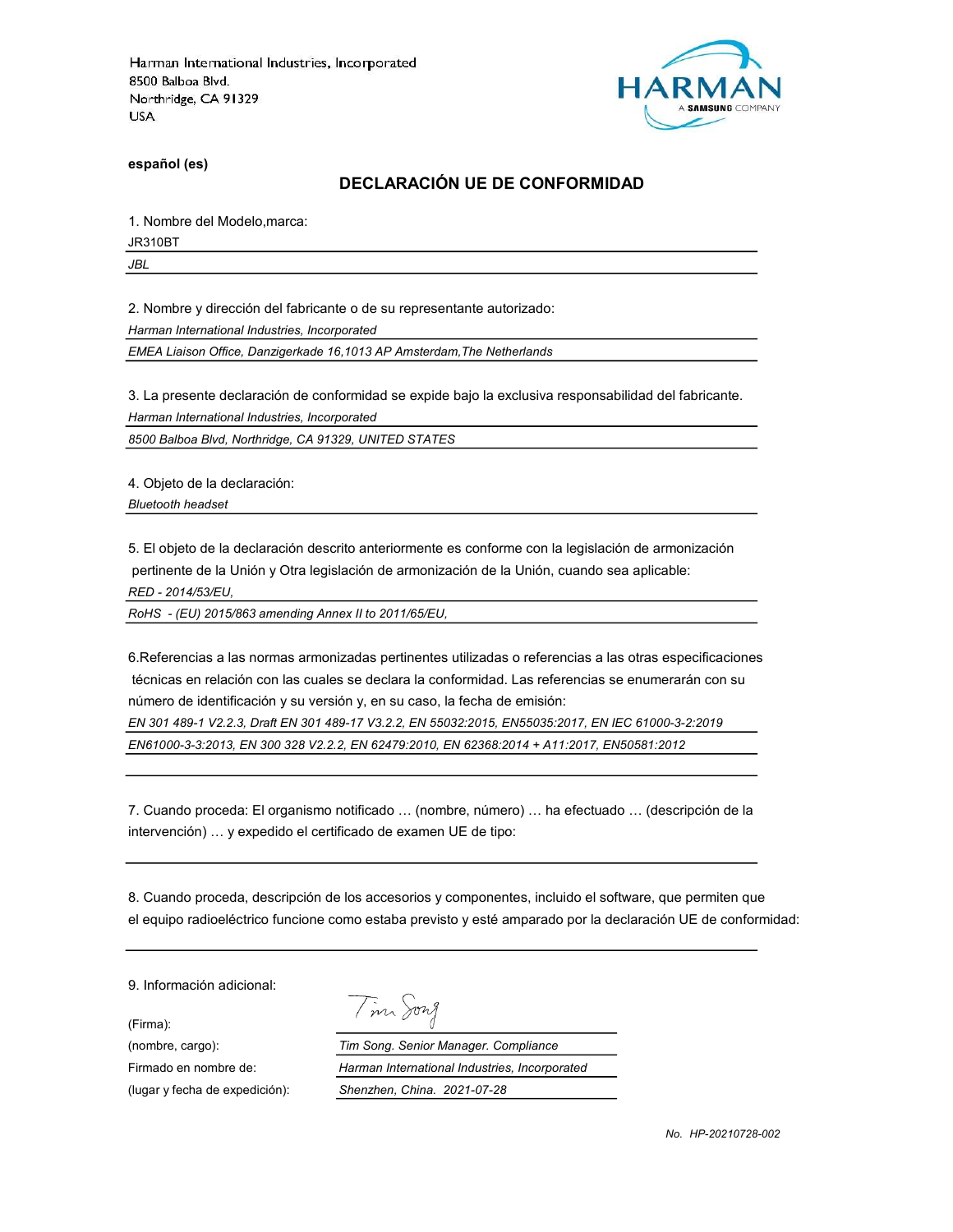

italiano (it)

# DICHIARAZIONE DI CONFORMITÀ UE

1. Modello n.,brand:

JR310BT

JBL

2. Nome e indirizzo del fabbricante o del suo rappresentante autorizzato:

Harman International Industries, Incorporated

EMEA Liaison Office, Danzigerkade 16,1013 AP Amsterdam,The Netherlands

3. La presente dichiarazione di conformità è rilasciata sotto l'esclusiva responsabilità del fabbricante:

Harman International Industries, Incorporated

8500 Balboa Blvd, Northridge, CA 91329, UNITED STATES

4. Oggetto della dichiarazione:

Bluetooth headset

5. L'oggetto della dichiarazione di cui sopra è conforme alla pertinente normativa di armonizzazione dell'Unione e Se del caso, altre normative di armonizzazione dell'Unione:

RED - 2014/53/EU,

RoHS - (EU) 2015/863 amending Annex II to 2011/65/EU,

6. Riferimento alle pertinenti norme armonizzate utilizzate o riferimenti alle altre specifiche tecniche in relazione alle quali è dichiarata la conformità. I riferimenti devono essere indicati con il loro numero di identificazione e versione e, se del caso, la data di emissione:

EN 301 489-1 V2.2.3, Draft EN 301 489-17 V3.2.2, EN 55032:2015, EN55035:2017, EN IEC 61000-3-2:2019 EN61000-3-3:2013, EN 300 328 V2.2.2, EN 62479:2010, EN 62368:2014 + A11:2017, EN50581:2012

7. Se del caso, l'organismo notificato … (denominazione, numero) … ha effettuato … (descrizione dell'intervento) … e rilasciato il certificato di esame UE del tipo:

8. Se del caso, una descrizione degli accessori e dei componenti inclusi nella dichiarazione di con -formità UE,compreso il software, che consentono all'apparecchiatura radio di funzionare come previsto:

9. Informazioni supplementari:

(Firma):

Tim Song

(nome, funzione): Tim Song. Senior Manager. Compliance Firmato a nome e per conto di: Harman International Industries, Incorporated (luogo e data del rilascio): Shenzhen, China. 2021-07-28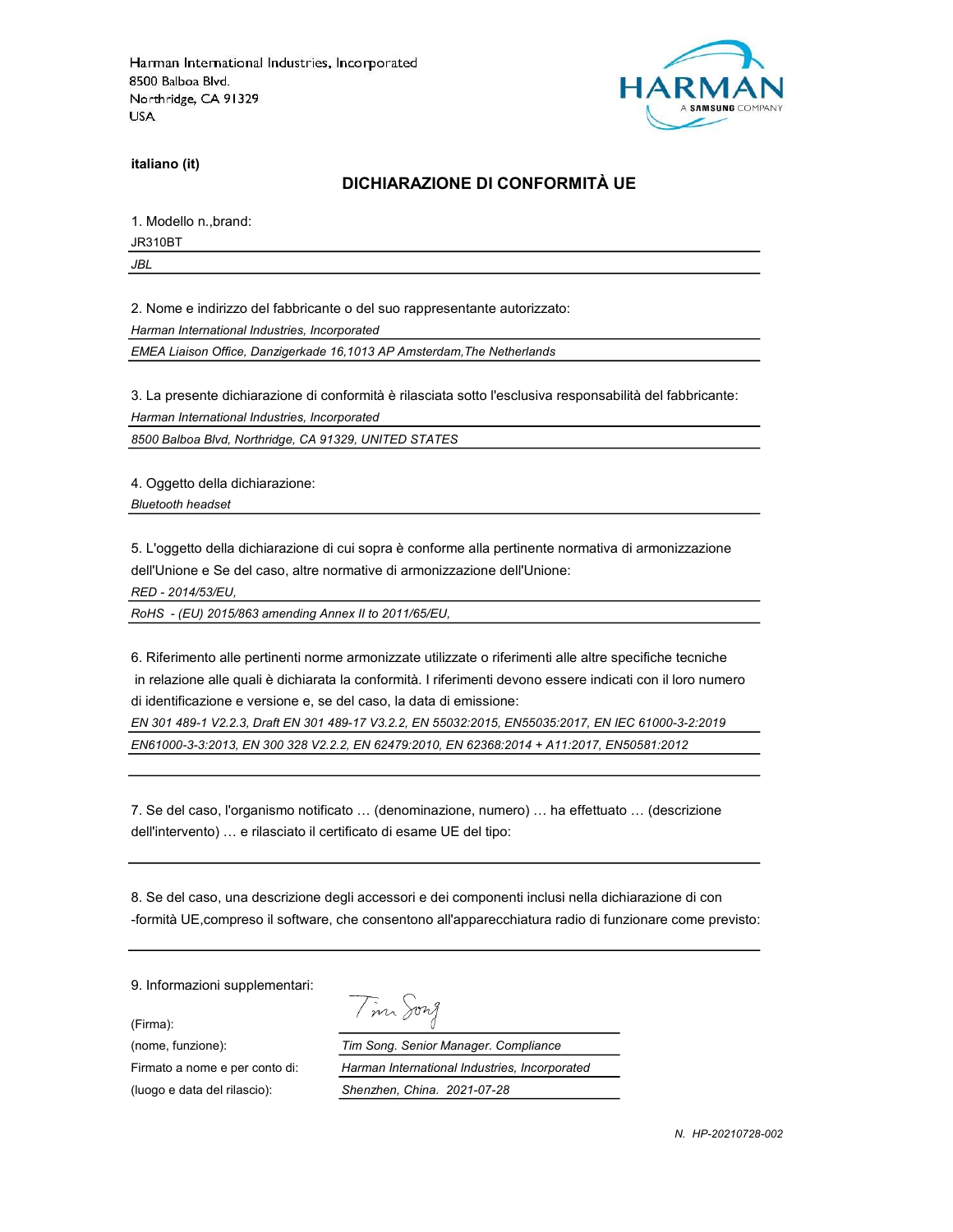

dansk (da)

#### EU-OVERENSSTEMMELSESERKLÆRING

1. Model nr.,mærke:

JR310BT

JBL

2. Navn og adresse på fabrikanten eller dennes bemyndigede repræsentant:

Harman International Industries, Incorporated

EMEA Liaison Office, Danzigerkade 16,1013 AP Amsterdam,The Netherlands

3. Denne overensstemmelseserklæring udstedes på fabrikantens ansvar:

Harman International Industries, Incorporated

8500 Balboa Blvd, Northridge, CA 91329, UNITED STATES

4. Erklæringens genstand:

Bluetooth headset

5. Genstanden for erklæringen, som beskrevet ovenfor, er i overensstemmelse med den relevante

EU-harmoniseringslovgivning og Eventuelt anden EU-harmoniseringslovgivning:

RED - 2014/53/EU,

RoHS - (EU) 2015/863 amending Annex II to 2011/65/EU,

6.Henvisninger til de relevante anvendte harmoniserede standarder eller henvisninger til de andre tekniske specifikationer, som der erklæres overensstemmelse med. Henvisninger angives med deres identifikationsnummer og version og eventuelt udstedelsesdato:

EN 301 489-1 V2.2.3, Draft EN 301 489-17 V3.2.2, EN 55032:2015, EN55035:2017, EN IEC 61000-3-2:2019 EN61000-3-3:2013, EN 300 328 V2.2.2, EN 62479:2010, EN 62368:2014 + A11:2017, EN50581:2012

7. Hvor det er relevant, det bemyndigede organ … (navn, nummer) har foretaget … (beskrivelse af aktiviteten) … og udstedt EU-typeafprøvningsattest:

8. I givet fald beskrivelse af tilbehør og komponenter, herunder software, som får radioudstyret til at fungere efter hensigten og er dækket af EU-overensstemmelseserklæringen:

9. Supplerende oplysninger:

(Underskrift):

(udstedelsessted og -dato): Shenzhen, China. 2021-07-28

Tim Song

(navn, stilling) (underskrift): Tim Song. Senior Manager. Compliance Underskrevet for og på vegne af: Harman International Industries, Incorporated

nr. HP-20210728-002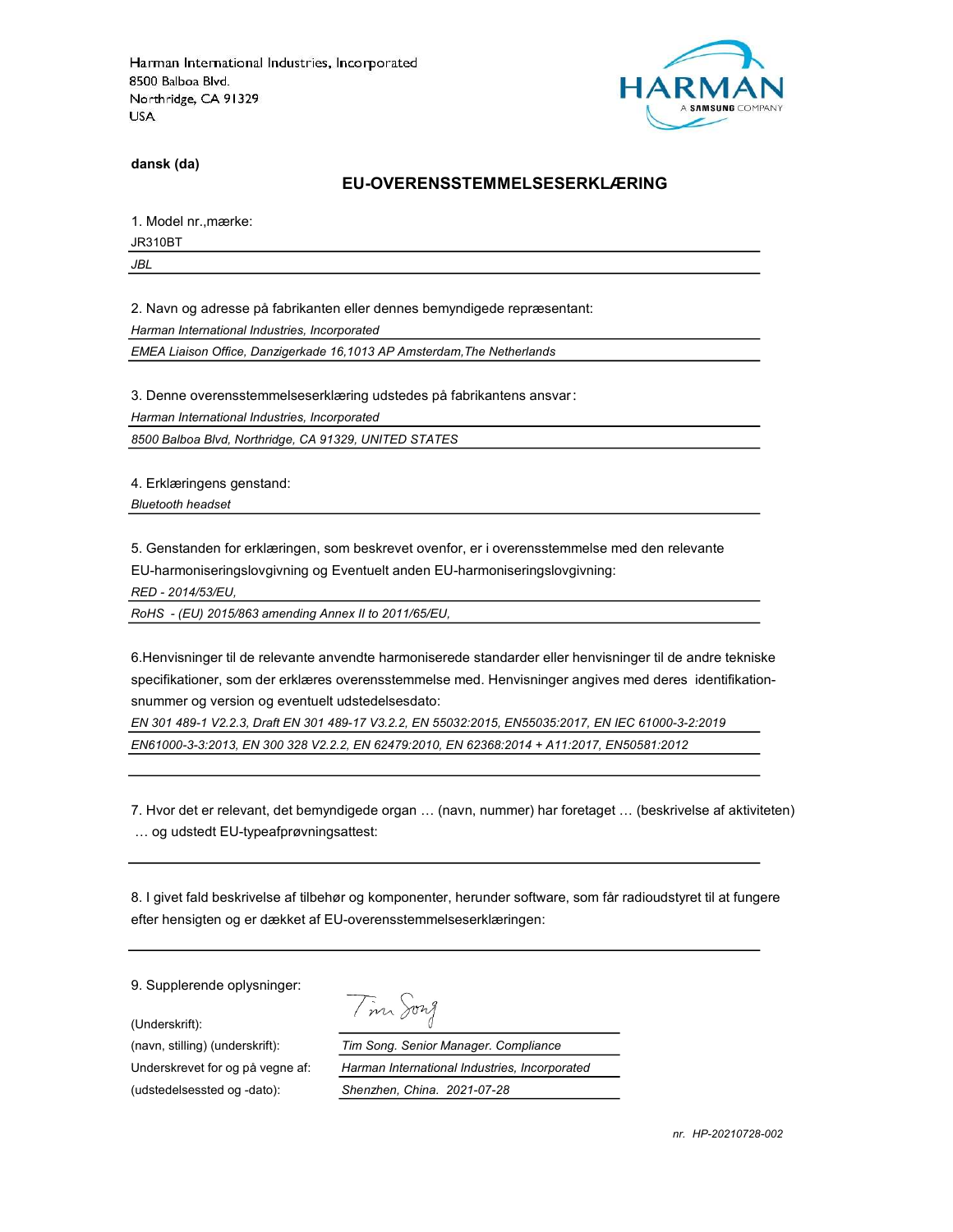

ελληνικά (el)

### ΔΗΛΩΣΗ ΣΥΜΜΟΡΦΩΣΗΣ ΕΕ

1. Αριθμός μοντέλου, εμπορικό σήμα:

JR310BT

JBL

2. Όνομα και διεύθυνση του κατασκευαστή ή του εξουσιοδοτημένου αντιπροσώπου του:

Harman International Industries, Incorporated

EMEA Liaison Office, Danzigerkade 16,1013 AP Amsterdam,The Netherlands

3. Η παρούσα δήλωση συμμόρφωσης εκδίδεται με αποκλειστική ευθύνη του κατασκευαστή:

Harman International Industries, Incorporated

8500 Balboa Blvd, Northridge, CA 91329, UNITED STATES

4.Αντικείμενο της δήλωσης: Bluetooth headset

5. Ο στόχος της δήλωσης που περιγράφεται παραπάνω είναι σύμφωνος προς τη σχετική ενωσιακή νομοθεσία εναρμόνισης και Άλλη ενωσιακή νομοθεσία εναρμόνισης, κατά περίπτωση RED - 2014/53/EU,

RoHS - (EU) 2015/863 amending Annex II to 2011/65/EU,

6. Αναφορές στα σχετικά εναρμονισμένα πρότυπα που χρησιμοποιούνται ή αναφορές στις λοιπές τεχνικές προδιαγραφές σε σχέση με τις οποίες δηλώνεται η συμμόρφωση. Οι αναφορές πρέπει να απαριθμούνται με τον αριθμό αναγνώρισης και την έκδοση και, κατά περίπτωση, την ημερομηνία δημοσίευσής τους: EN 301 489-1 V2.2.3, Draft EN 301 489-17 V3.2.2, EN 55032:2015, EN55035:2017, EN IEC 61000-3-2:2019 EN61000-3-3:2013, EN 300 328 V2.2.2, EN 62479:2010, EN 62368:2014 + A11:2017, EN50581:2012

7.Όπου έχει εφαρμογή, ο κοινοποιημένος οργανισμός … (ονομασία, αριθμός) … πραγματοποίησε (περιγραφή της παρέμβασης) … και εξέδωσε το πιστοποιητικό εξέτασης τύπου ΕΕ:

8.Όπου έχει εφαρμογή, περιγραφή των παρελκόμενων και εξαρτημάτων, συμπεριλαμβανομένου του λογισμικού, που επιτρέπουν στον ραδιοεξοπλισμό να λειτουργεί όπως προβλέπεται και που καλύπτ -N43ονται από τη δήλωση συμμόρφωσης:

9. Συμπληρωματικές πληροφορίες:

(υπογραφή):

Tim Song

| (όνομα, θέση):                  | Tim Song. Senior Manager. Compliance                                               |
|---------------------------------|------------------------------------------------------------------------------------|
|                                 | Υπογραφή για λογαριασμό εξ ονόματος: Harman International Industries, Incorporated |
| (τόπος και ημερομηνία έκδοσης): | Shenzhen, China. 2021-07-28                                                        |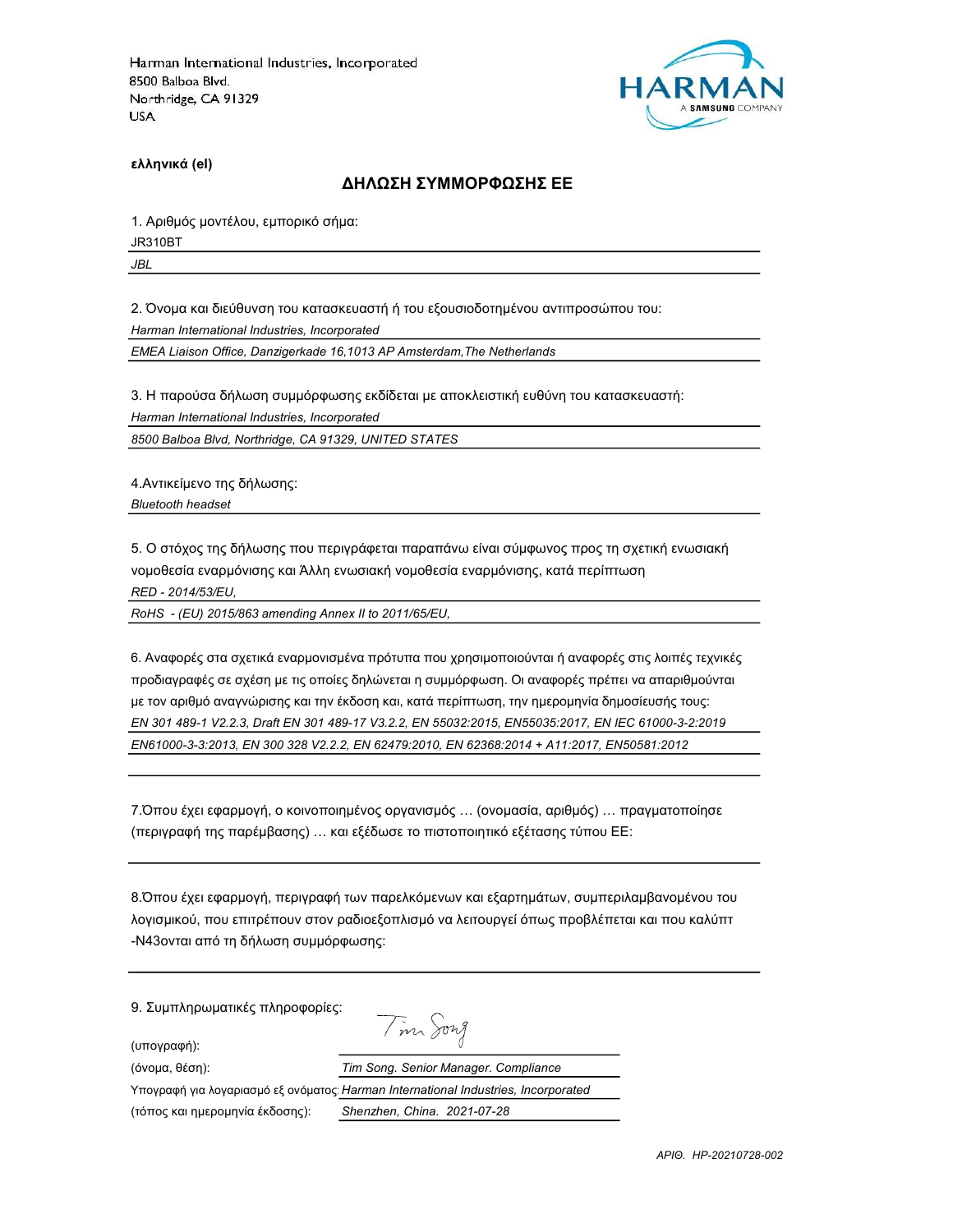

français (fr)

#### DECLARATION UE DE CONFORMITE

1. numéro de modèle,marque:

JR310BT

JBL

2. Nom et adresse du fabricant ou de son mandataire:

Harman International Industries, Incorporated

EMEA Liaison Office, Danzigerkade 16,1013 AP Amsterdam,The Netherlands

3. La présente déclaration de conformité est établie sous la seule responsabilité du fabricant:

Harman International Industries, Incorporated

8500 Balboa Blvd, Northridge, CA 91329, UNITED STATES

4. Objet de la déclaration:

Bluetooth headset

5. L'objet de la déclaration décrit ci-dessus est conforme à la législation d'harmonisation de l'Union applicable et Autres législations d'harmonisation de l'Union, s'il y a lieu:

RED - 2014/53/EU,

RoHS - (EU) 2015/863 amending Annex II to 2011/65/EU,

6. Références des normes harmonisées pertinentes appliquées ou des autres spécifications techniques par rapport auxquelles la conformité est déclarée. Il faut indiquer, pour chaque référence, le numéro d'identification, la version et, le cas échéant, la date d'émission:

EN 301 489-1 V2.2.3, Draft EN 301 489-17 V3.2.2, EN 55032:2015, EN55035:2017, EN IEC 61000-3-2:2019 EN61000-3-3:2013, EN 300 328 V2.2.2, EN 62479:2010, EN 62368:2014 + A11:2017, EN50581:2012

7.S'il y a lieu: l'organisme notifié … (nom, numéro) … a réalisé … (description de l'intervention) … et a délivré le certificat d'examen UE de type:

8.S'il y a lieu, description des accessoires et des éléments (y compris logiciels) qui permettent à l'équipement radioélectrique de fonctionner selon sa destination et qui sont couverts par la déclaration UE de conformité:

Tim Song

9. Informations complémentaires:

(Signature):

(nom, fonction): Tim Song. Senior Manager. Compliance Signé par et au nom de: Harman International Industries, Incorporated (lieu et date d'émission): Shenzhen, China. 2021-07-28

N° HP-20210728-002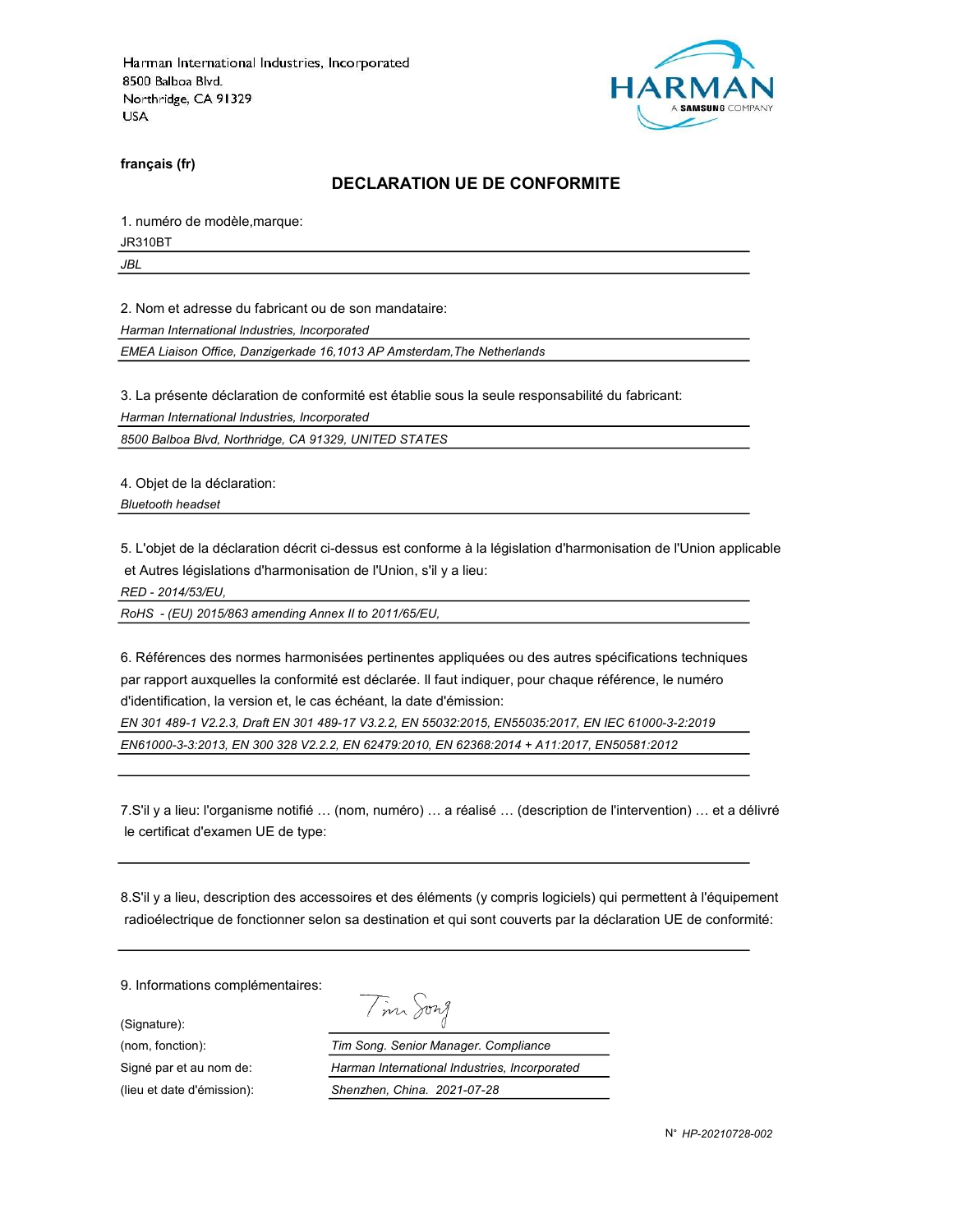

latviešu valoda (lv)

# ES ATBILSTĪBAS DEKLARĀCIJA

1. Modela Nr.,brand:

JR310BT

JBL

2. Ražotāja vai viņa pilnvarotā pārstāvja vārds, uzvārds/nosaukums un adrese:

Harman International Industries, Incorporated

EMEA Liaison Office, Danzigerkade 16,1013 AP Amsterdam,The Netherlands

3. Šī atbilstības deklarācija ir izdota vienīgi uz šāda ražotāja atbildību:

Harman International Industries, Incorporated

8500 Balboa Blvd, Northridge, CA 91329, UNITED STATES

4. Deklarācijas priekšmets:

Bluetooth headset

5. Iepriekš aprakstītais deklarācijas priekšmets atbilst attiecīgajam Savienības saskaņotajam tiesību aktam un Citam Savienības saskaņotajam tiesību aktam, ja piemērojams

RED - 2014/53/EU,

RoHS - (EU) 2015/863 amending Annex II to 2011/65/EU,

6. Atsauces uz attiecīgajiem izmantojamiem saskaņotajiem standartiem vai uz citām tehniskajām specifikācijām ,attiecībā uz ko tiek deklarēta atbilstība. Atsauces jāuzskaita ar to identifikācijas numuriem un versijām un attiecīgā gadījumā ar izdošanas datumu:

EN 301 489-1 V2.2.3, Draft EN 301 489-17 V3.2.2, EN 55032:2015, EN55035:2017, EN IEC 61000-3-2:2019 EN61000-3-3:2013, EN 300 328 V2.2.2, EN 62479:2010, EN 62368:2014 + A11:2017, EN50581:2012

7. Attiecīgā gadījumā paziņotā struktūra … (nosaukums, numurs) … ir veikusi … (darbības apraksts) … un izdevusi ES tipa pārbaudes sertifikātu:

8.Attiecīgā gadījumā palīgierīču un komponentu apraksts, ieskaitot programmatūras aprakstu,kas nodrošina radioiekārtas paredzēto darbību un uz ko attiecas ES atbilstības deklarācija:

9. Papildinformācija:

(Paraksts):

(izdošanas vieta un datums): Shenzhen, China. 2021-07-28

Tim Song

(vārds, uzvārds, amats): Tim Song. Senior Manager. Compliance Parakstīts šādas personas vārdā: Harman International Industries, Incorporated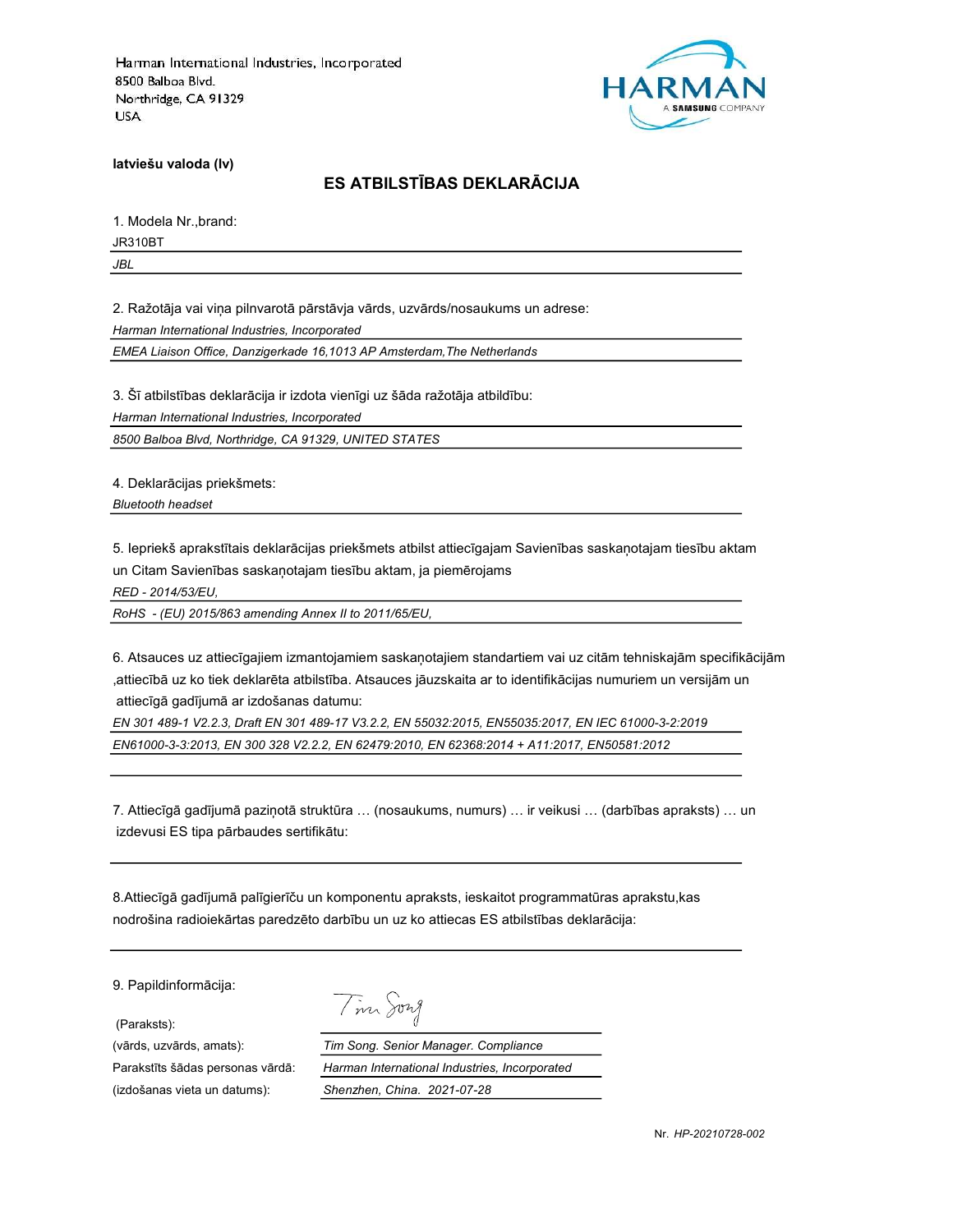

lietuvių kalba (lt)

### ES ATITIKTIES DEKLARACIJA

1. Modelio Nr., Prekės ženklas:

JR310BT

JBL

2. Gamintojo arba jo įgaliotojo atstovo pavadinimas ir adresas:

Harman International Industries, Incorporated

EMEA Liaison Office, Danzigerkade 16,1013 AP Amsterdam,The Netherlands

3. Ši atitikties deklaracija išduota tik gamintojo atsakomybe:

Harman International Industries, Incorporated

8500 Balboa Blvd, Northridge, CA 91329, UNITED STATES

4. Deklaracijos objektas:

Bluetooth headset

5. Pirmiau aprašytas deklaracijos objektas atitinka susijusius derinamuosius Sąjungos teisės aktus ir kitus derinamuosius Sąjungos teisės aktus, jeigu taikoma.

RED - 2014/53/EU,

RoHS - (EU) 2015/863 amending Annex II to 2011/65/EU,

6. Nuorodos į susijusius taikytus darniuosius standartus arba kitas technines specifikacijas, pagal kurias buvo deklaruota atitiktis. Nuorodos turi būti išvardijamos nurodant jų identifikacinius numerius,ersijas ir, kai taikoma, paskelbimo datas:

EN 301 489-1 V2.2.3, Draft EN 301 489-17 V3.2.2, EN 55032:2015, EN55035:2017, EN IEC 61000-3-2:2019 EN61000-3-3:2013, EN 300 328 V2.2.2, EN 62479:2010, EN 62368:2014 + A11:2017, EN50581:2012

7. Kai taikytina, notifikuotoji įstaiga … (pavadinimas, numeris)… atliko… (dalyvavimo procese aprašymas) ir išdavė ES tipo tyrimo sertifikatą:

8. Kai taikytina, pagalbinių įtaisų ir komponentų, įskaitant programinę įrangą, kurie leidžia radijo įrenginiams veikti pagal paskirtį ir yra įtraukti į ES atitikties deklaraciją, aprašas:

9. Papildoma informacija:

(Parašas):

(išdavimo data ir vieta): Shenzhen, China. 2021-07-28

Tim Song

(vardas ir pavardė, pareigos): Tim Song. Senior Manager. Compliance Už ką ir kieno vardu pasirašyta: Harman International Industries, Incorporated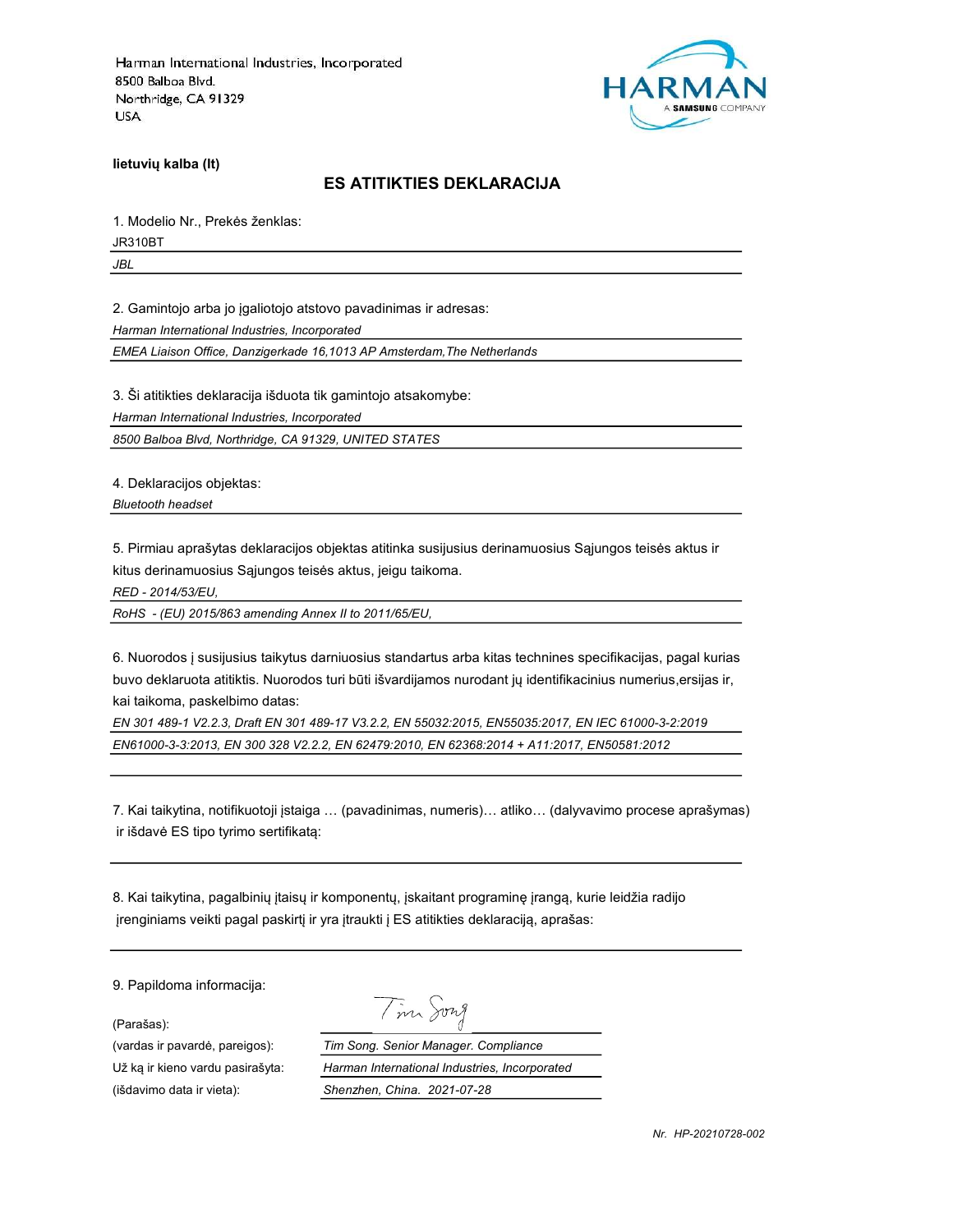

Nederlands (nl)

#### EU-CONFORMITEITSVERKLARING

1.Model nr.,Merk:

JR310BT

JBL

2. Naam en adres van de fabrikant of zijn gemachtigde:

Harman International Industries, Incorporated

EMEA Liaison Office, Danzigerkade 16,1013 AP Amsterdam,The Netherlands

3. Deze conformiteitsverklaring wordt afgegeven onder volledige verantwoordelijkheid van de fabrikant: Harman International Industries, Incorporated

8500 Balboa Blvd, Northridge, CA 91329, UNITED STATES

4. Voorwerp van de verklaring: Bluetooth headset

5.Het hierboven beschreven voorwerp van de verklaring is in overeenstemming met de desbetreffende harmonisatiewetgeving van de Unie en andere harmonisatiewetgeving van de Unie, indien van toepassing: RED - 2014/53/EU,

RoHS - (EU) 2015/863 amending Annex II to 2011/65/EU,

6. Vermelding van de toegepaste relevante geharmoniseerde normen of van de andere technische specificaties waarop de conformiteitsverklaring betrekking heeft. Bij de opgave van de referenties moeten het identificatie nummer en de versie en, in voorkomend geval, de datum van publicatie worden vermeld: EN 301 489-1 V2.2.3, Draft EN 301 489-17 V3.2.2, EN 55032:2015, EN55035:2017, EN IEC 61000-3-2:2019

EN61000-3-3:2013, EN 300 328 V2.2.2, EN 62479:2010, EN 62368:2014 + A11:2017, EN50581:2012

7.(Indien van toepassing) De aangemelde instantie … (naam, nummer) … heeft een … (beschrijving van de werkzaamheden) … uitgevoerd en het certificaat van EU-typeonderzoek … afgegeven:

8. Indien van toepassing, beschrijving van de accessoires en onderdelen, die het mogelijk maken dat de radioapparatuur functioneert zoals bedoeld en die onder de EU-conformiteitsverklaring vallen:

9. Aanvullende informatie:

(Handtekening):

Tim Song

(naam, functie): Tim Song. Senior Manager. Compliance Ondertekend voor en namens: Harman International Industries, Incorporated (plaats en datum van afgifte): Shenzhen, China. 2021-07-28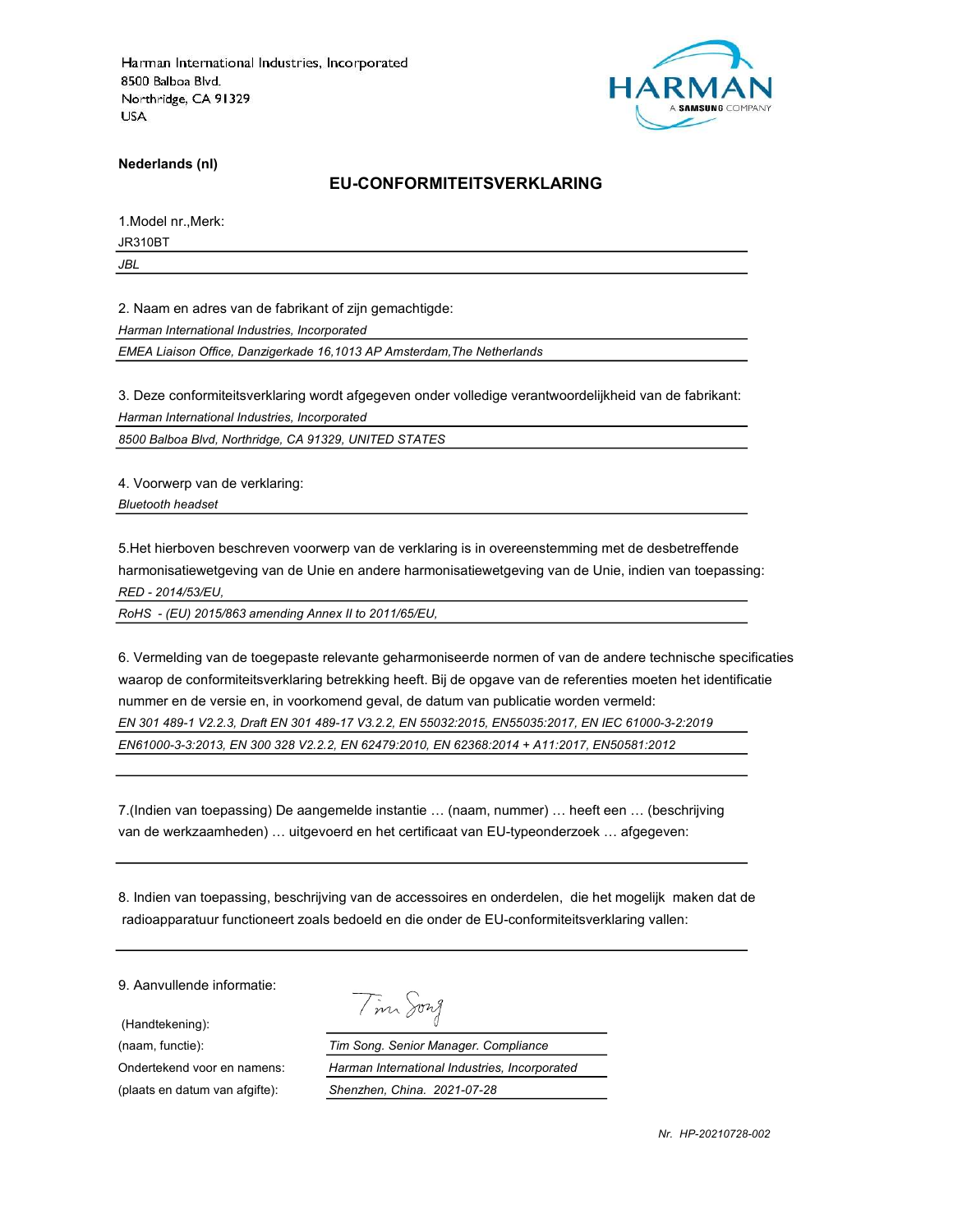

Română (ro)

### DECLARAȚIA UE DE CONFORMITATE

1. Număr model, marcă:

JR310BT

JBL

2. Denumirea și adresa producătorului sau a reprezentantului său autorizat:

Harman International Industries, Incorporated

EMEA Liaison Office, Danzigerkade 16,1013 AP Amsterdam,The Netherlands

3. Prezenta declarație de conformitate este emisă pe răspunderea exclusivă a producătorului:

Harman International Industries, Incorporated

8500 Balboa Blvd, Northridge, CA 91329, UNITED STATES

4.Obiectul declarației:

Bluetooth headset

5. Obiectul declarației descris mai sus este în conformitate cu legislația relevantă de armonizare a Uniunii: și După caz, alte acte din legislația de armonizare a Uniunii

RED - 2014/53/EU,

RoHS - (EU) 2015/863 amending Annex II to 2011/65/EU,

6. Trimiterile la standardele armonizate relevante folosite sau trimiterile la alte specificații tehnice în legătură cu care se declară conformitatea. Referințele sunt enumerate împreună cu numerele de identificare și cu versiunea acestora precum și cu data eliberării, după caz:

EN 301 489-1 V2.2.3, Draft EN 301 489-17 V3.2.2, EN 55032:2015, EN55035:2017, EN IEC 61000-3-2:2019 EN61000-3-3:2013, EN 300 328 V2.2.2, EN 62479:2010, EN 62368:2014 + A11:2017, EN50581:2012

7. După caz, organismul notificat … (denumire, număr) ... a efectuat … (descrierea intervenției) și a emis certificatul de examinare UE de tip:

8. După caz, o descriere a accesoriilor și componentelor, inclusiv a produselor software, care permit echipamentelor radio să funcționeze corespunzător și care sunt incluse în declarația de conformitate:

9. Informații suplimentare:

(Semnătura):

Tim Song

(numele, funcția) : Tim Song. Senior Manager. Compliance Semnat pentru și în numele: Harman International Industries, Incorporated (locul și data emiterii): Shenzhen, China. 2021-07-28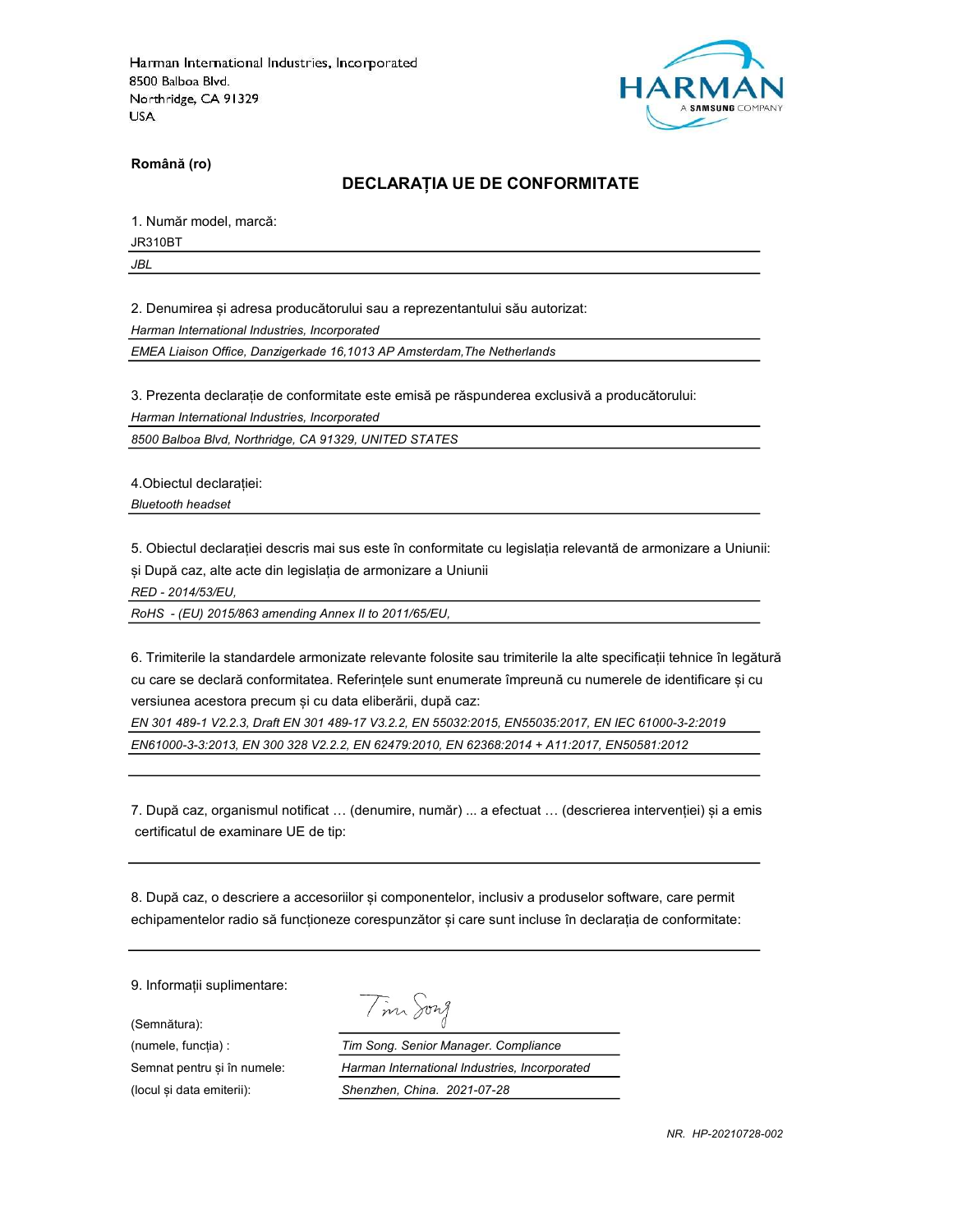

Suomi (fi)

#### EU-VAATIMUSTENMUKAISUUSVAKUUTUS

1. Malli nro.,merkki:

JR310BT

JBL

2. Valmistajan tai sen valtuutetun edustajan nimi ja osoite:

Harman International Industries, Incorporated

EMEA Liaison Office, Danzigerkade 16,1013 AP Amsterdam,The Netherlands

3. Tämä vaatimustenmukaisuusvakuutus on annettu valmistajan yksinomaisella vastuulla:

Harman International Industries, Incorporated

8500 Balboa Blvd, Northridge, CA 91329, UNITED STATES

4. Vakuutuksen kohde:

Bluetooth headset

5. Edellä kuvattu vakuutuksen kohde on asiaa koskevan unionin yhdenmukaistamislainsäädännön vaatimusten mukainen ja Muu unionin yhdenmukaistamissäädös (tapauksen mukaan):

RED - 2014/53/EU,

RoHS - (EU) 2015/863 amending Annex II to 2011/65/EU,

6. Viittaus niihin asiaankuuluviin yhdenmukaistettuihin standardeihin, joita on käytetty, tai viittaus muihin teknisiin eritelmiin, joiden perusteella vaatimustenmukaisuusvakuutus on annettu. Viittausten luettelossa on mainittava niiden tunnistenumero ja versio ja tapauksen mukaan antopäivä:

EN 301 489-1 V2.2.3, Draft EN 301 489-17 V3.2.2, EN 55032:2015, EN55035:2017, EN IEC 61000-3-2:2019 EN61000-3-3:2013, EN 300 328 V2.2.2, EN 62479:2010, EN 62368:2014 + A11:2017, EN50581:2012

7. Tapauksen mukaan ilmoitettu laitos … (nimi, numero) … suoritti … (toimenpiteen kuvaus) … ja antoi EU-tyyppitarkastustodistuksen: …

8. Tapauksen mukaan kuvaus lisälaitteista ja osista, myös ohjelmistoista, jotka mahdollistavat radiolaitteen käyttötarkoituksen mukaisen käytön ja jotka EU-vaatimustenmukaisuusvakuutus kattaa:

9. Lisätietoja:

(allekirjoitus):

Tim Song

(nimi, tehtävä): Tim Song. Senior Manager. Compliance Seuraavan puolesta allekirjoittanut: Harman International Industries, Incorporated (antamispaikka ja -päivämäärä): Shenzhen, China. 2021-07-28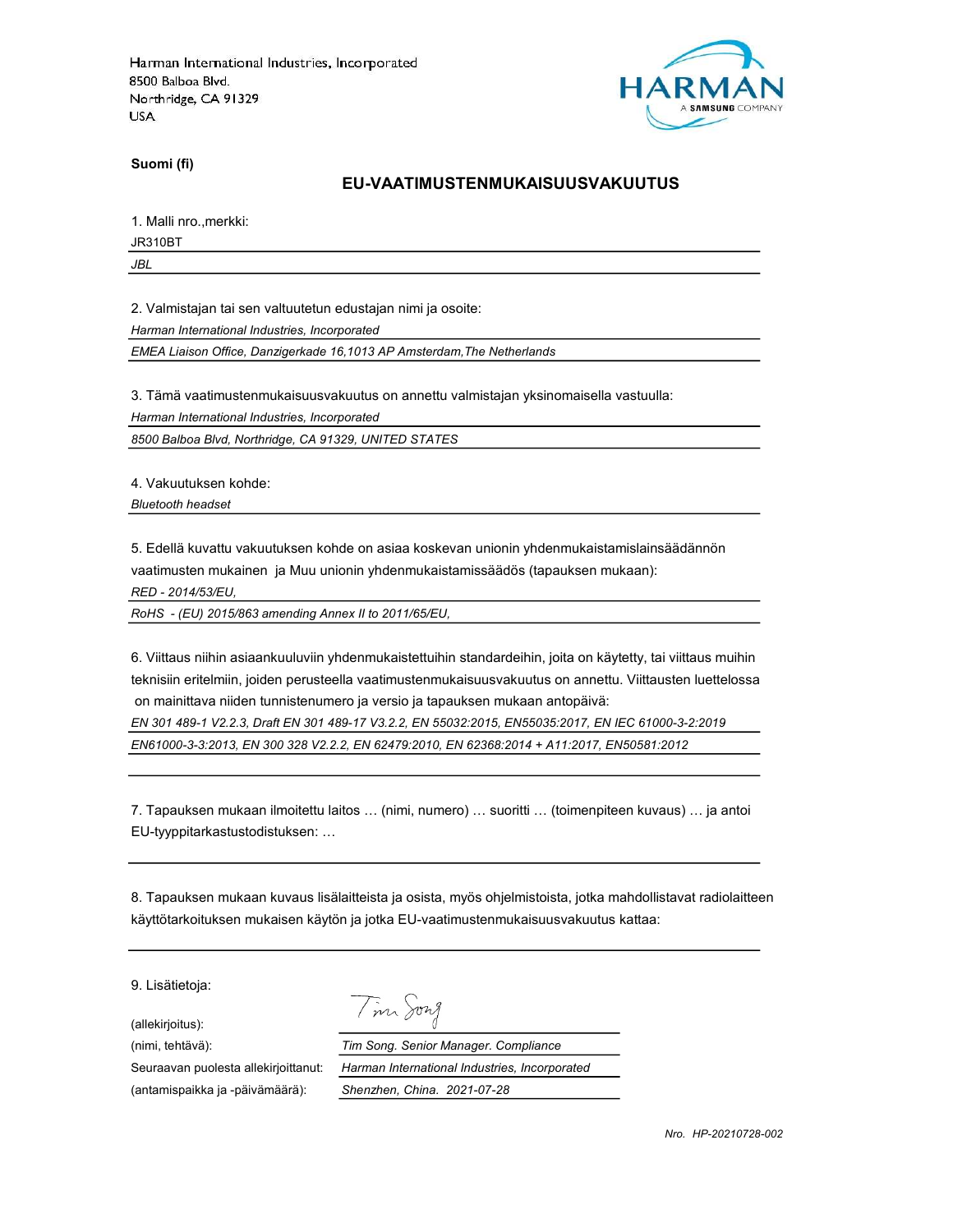

magyar (hu)

### EU-MEGFELELŐSÉGI NYILATKOZAT

1.Modellazonosító,márka:

JR310BT

JBL

2. A gyártó vagy meghatalmazott képviselőjének neve és címe:

Harman International Industries, Incorporated

EMEA Liaison Office, Danzigerkade 16,1013 AP Amsterdam,The Netherlands

3. Ezt a megfelelőségi nyilatkozatot a gyártó kizárólagos felelőssége mellett adják ki:

Harman International Industries, Incorporated

8500 Balboa Blvd, Northridge, CA 91329, UNITED STATES

4. A nyilatkozat tárgya: Bluetooth headset

5. A fent ismertetett nyilatkozat tárgya megfelel a vonatkozó uniós harmonizációs jogszabályoknak és adott esetben egyéb uniós harmonizációs jogszabály

RED - 2014/53/EU,

RoHS - (EU) 2015/863 amending Annex II to 2011/65/EU,

6.Az alkalmazott harmonizált szabványokra való hivatkozás vagy az azokra az egyéb műszaki előírásokra való hivatkozás, amelyekkel kapcsolatban megfelelőségi nyilatkozatot tetteké. A hivatkozásokat az azonosító számokkal együtt és a megfelelő verzió feltüntetésével kell megadni, adott esetben a kiállítás dátumával együtt: EN 301 489-1 V2.2.3, Draft EN 301 489-17 V3.2.2, EN 55032:2015, EN55035:2017, EN IEC 61000-3-2:2019 EN61000-3-3:2013, EN 300 328 V2.2.2, EN 62479:2010, EN 62368:2014 + A11:2017, EN50581:2012

7.A(z) ... (nevű, számú)… bejelentett szervezet adott esetben elvégezte a(z) … (a beavatkozás ismertetése) …, és a következő EU-típusvizsgálati tanúsítványt adta ki:

8. Adott esetben a tartozékok és alkatrészek leírása, ideértve a rádióberendezés rendeltetésszerű használatát lehetővé tévő és az EU-megfelelőségi nyilatkozat hatályába tartozó szoftvereket is:

9. További információk:

(aláírás): (a kiállítás helye és dátuma): Shenzhen, China. 2021-07-28

Tim Song

(név, beosztás): Tim Song. Senior Manager. Compliance nevében megbízásából írták alá: Harman International Industries, Incorporated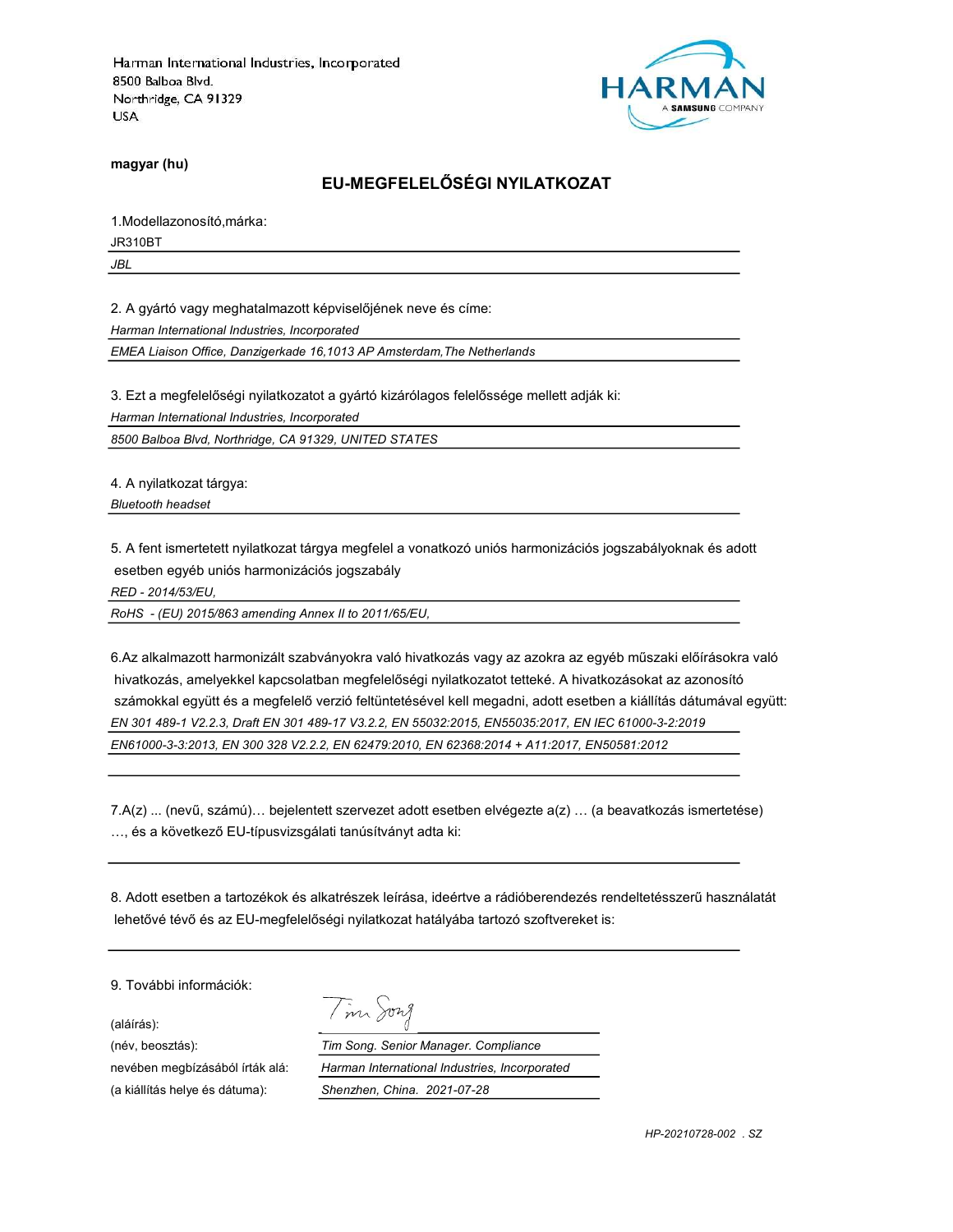

polski (pl)

### DEKLARACJA ZGODNOŚCI UE

1. Nazwa modelu,Marka:

JR310BT

JBL

2. Nazwa i adres producenta lub jego upoważnionego przedstawiciela:

Harman International Industries, Incorporated

EMEA Liaison Office, Danzigerkade 16,1013 AP Amsterdam,The Netherlands

3. Niniejszą deklarację zgodności wydaje się na wyłączną odpowiedzialność producenta:

Harman International Industries, Incorporated

8500 Balboa Blvd, Northridge, CA 91329, UNITED STATES

4. Przedmiot deklaracji:

Bluetooth headset

5.Wymieniony powyżej przedmiot niniejszej deklaracji jest zgodny z odnośnymi wymaganiami unijnego prawodawstwa harmonizacyjnego i innym unijnym prawodawstwem harmonizacyjnym, w stosownych przypadkach:

RED - 2014/53/EU,

RoHS - (EU) 2015/863 amending Annex II to 2011/65/EU,

6. Odwołania do odnośnych norm zharmonizowanych, które zastosowano, lub do innych specyfikacji technicznych,w stosunku do których deklarowana jest zgodność. Odwołania muszą być podane wraz z ich numerami identyfika cyjnymi i wersjami oraz w stosownych przypadkach z datą wydania: EN 301 489-1 V2.2.3, Draft EN 301 489-17 V3.2.2, EN 55032:2015, EN55035:2017, EN IEC 61000-3-2:2019 EN61000-3-3:2013, EN 300 328 V2.2.2, EN 62479:2010, EN 62368:2014 + A11:2017, EN50581:2012

7. W stosownych przypadkach, jednostka notyfikowana … (nazwa, numer) … przeprowadziła … (opis interwencji) … i wydała certyfikat badania typu UE:

8.W stosownych przypadkach, opis elementów dodatkowych lub komponentów, w tym oprogramowania , które umoż liwiają działanie urządzenia radiowego zgodnie z przeznaczeniem i które są objęte deklaracją zgodności UE:

9. Informacje dodatkowe:

(podpis):

(miejsce i data wydania): Shenzhen, China. 2021-07-28

| n |  |
|---|--|
|   |  |

(imię i nazwisko, stanowisko): Tim Song. Senior Manager. Compliance Podpisano w imieniu: Harman International Industries, Incorporated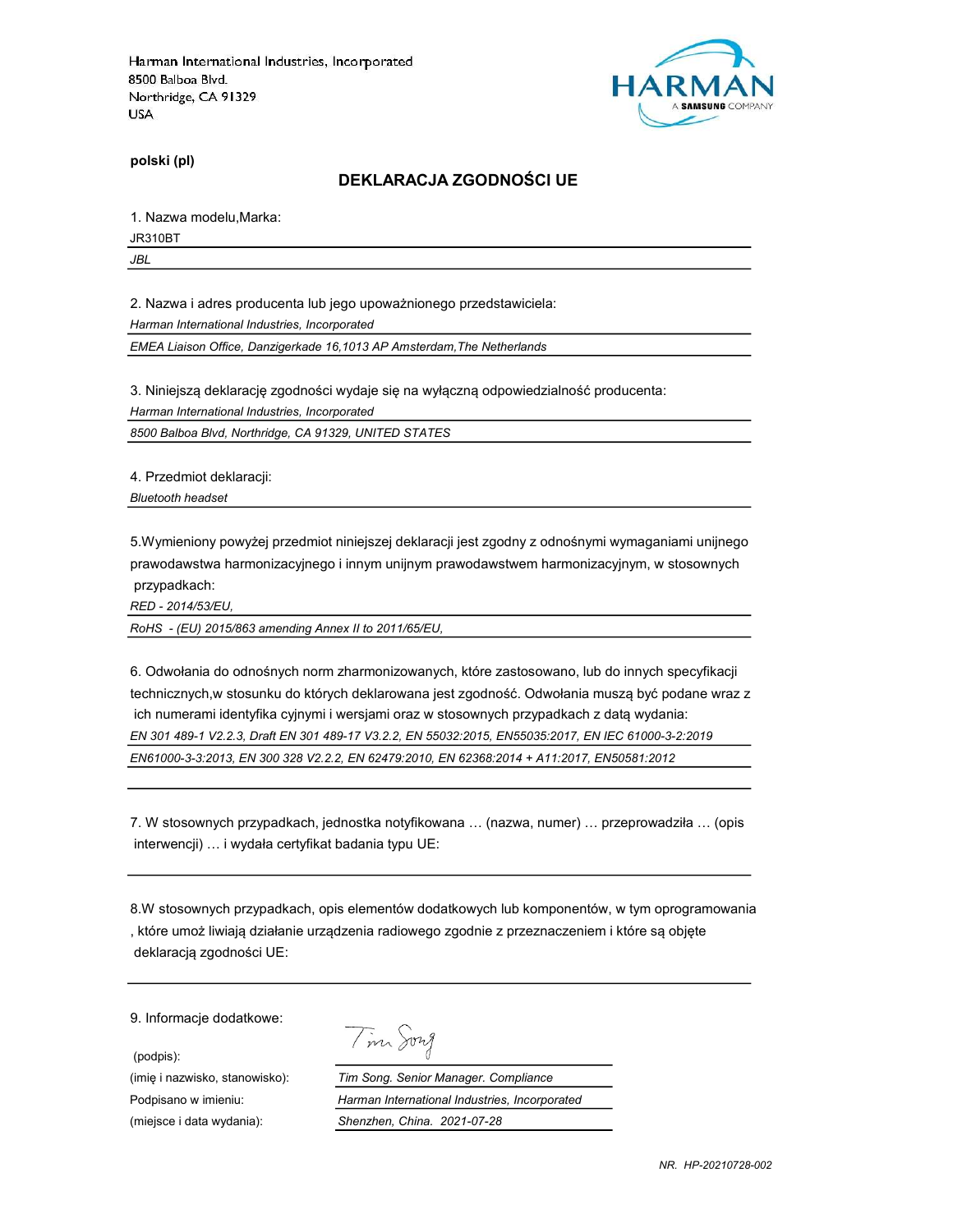

slovenčina (sk)

# EÚ VYHLÁSENIE O ZHODE

1.Číslo modelu,brand:

JR310BT

JBL

2. Meno a adresa výrobcu alebo jeho splnomocneného zástupcu:

Harman International Industries, Incorporated

EMEA Liaison Office, Danzigerkade 16,1013 AP Amsterdam,The Netherlands

3. Toto vyhlásenie o zhode sa vydáva na výhradnú zodpovednosť výrobcu.:

Harman International Industries, Incorporated

8500 Balboa Blvd, Northridge, CA 91329, UNITED STATES

4.Predmet vyhlásenia:

Bluetooth headset

5. Uvedený predmet vyhlásenia je v zhode s príslušnými harmonizačnými právnymi predpismi Únie a Prípadne ďalšie harmonizačné právne predpisy Únie:

RED - 2014/53/EU,

RoHS - (EU) 2015/863 amending Annex II to 2011/65/EU,

6. Odkazy na príslušné použité harmonizované normy alebo odkazy na iné technické špecifikácie, v súvislosti s ktorými sa zhoda vyhlasuje. V rámci odkazov sa musí uviesť identifikačné číslo a verzia a prípadne dátum vydania:

EN 301 489-1 V2.2.3, Draft EN 301 489-17 V3.2.2, EN 55032:2015, EN55035:2017, EN IEC 61000-3-2:2019 EN61000-3-3:2013, EN 300 328 V2.2.2, EN 62479:2010, EN 62368:2014 + A11:2017, EN50581:2012

7. Prípadne: notifikovaný orgán … (názov, číslo) … vykonal … (opis zásahu) … a vydal certifikát EÚ skúšky typu:

8. V príslušných prípadoch opis príslušenstva a komponentov vrátane softvéru, ktoré umožňujú rádiovému zariadeniu fungovať v súlade so zamýšľaným účelom, a na ktoré sa vzťahuje EÚ vyhlásenie o zhode:

9. Doplňujúce informácie:

(podpis):

Tim Song

(meno, funkcia): Tim Song. Senior Manager. Compliance Podpísané za a v mene: Harman International Industries, Incorporated (miesto a dátum vydania): Shenzhen, China. 2021-07-28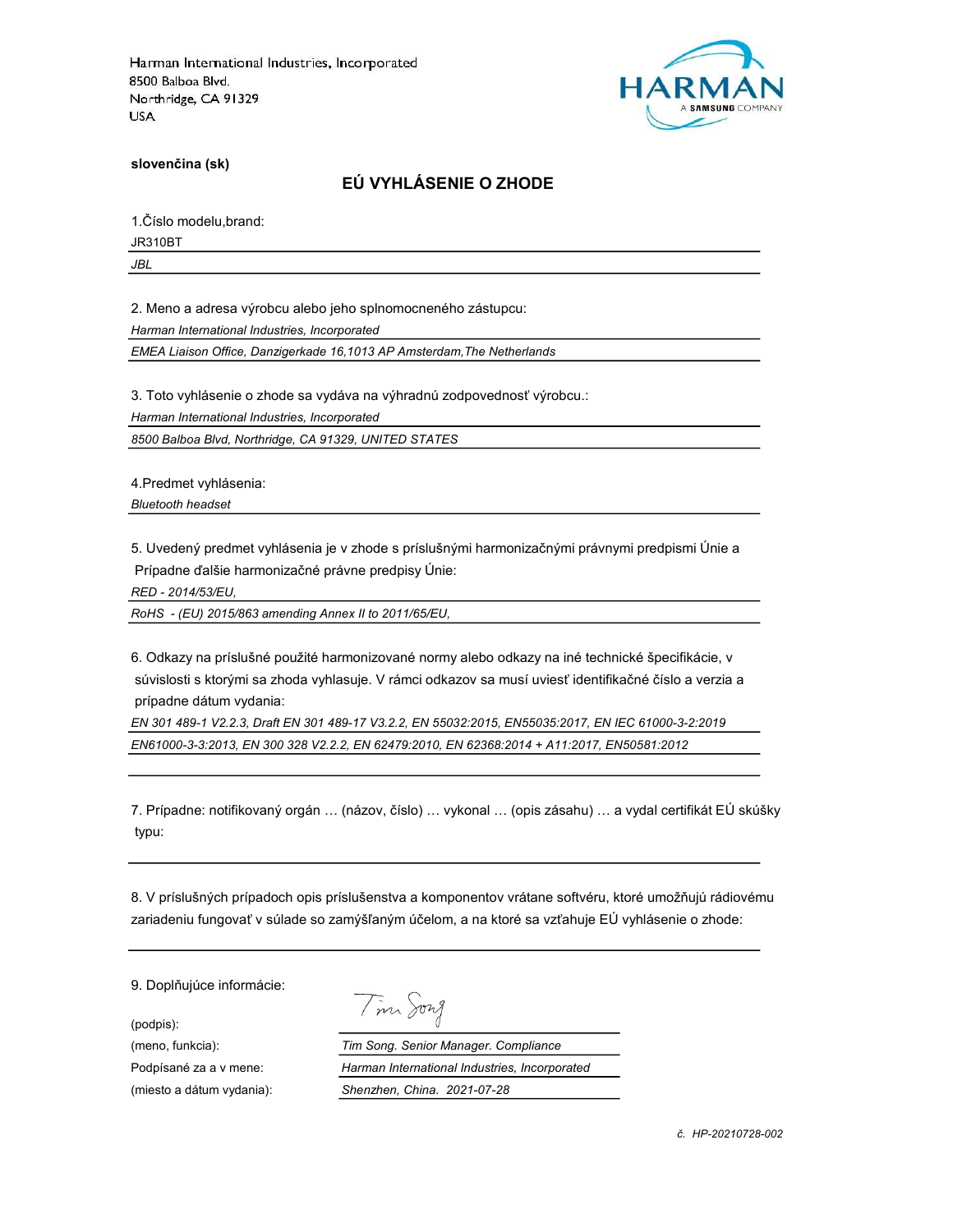

svenska (sv)

# EU-FÖRSÄKRAN OM ÖVERENSSTÄMMELSE

1. Modell nr.,varumärke:

JR310BT

JBL

2. Namn på och adress till tillverkaren eller dennes representant:

Harman International Industries, Incorporated

EMEA Liaison Office, Danzigerkade 16,1013 AP Amsterdam,The Netherlands

3. Denna försäkran om överensstämmelse utfärdas på tillverkarens eget ansvar:

Harman International Industries, Incorporated

8500 Balboa Blvd, Northridge, CA 91329, UNITED STATES

4. Föremål för försäkran:

Bluetooth headset

5. Föremålet för försäkran ovan överensstämmer med den relevanta unionslagstiftningen om harmon

-isering och Annan harmoniserad unionslagstiftning i förekommande fall

RED - 2014/53/EU,

RoHS - (EU) 2015/863 amending Annex II to 2011/65/EU,

6.Hänvisningar till de relevanta harmoniserade standarder som använts eller hänvisningar till andra tekniska specifikationer enligt vilka överensstämmelsen försäkras. Hänvisningar måste förtecknas tillsammans med identifieringsnummer och version och i förekommande fall datum för utfärdande:

EN 301 489-1 V2.2.3, Draft EN 301 489-17 V3.2.2, EN 55032:2015, EN55035:2017, EN IEC 61000-3-2:2019 EN61000-3-3:2013, EN 300 328 V2.2.2, EN 62479:2010, EN 62368:2014 + A11:2017, EN50581:2012

7. I tillämpliga fall: det anmälda organet ... (namn, nummer) ... har utfört ... (beskrivning av åtgärd) ... och utfärdat EU- typprovningsintyg:

8. I förekommande fall en beskrivning av tillbehör och komponenter, inklusive programvara, som gör det möjligt för radioutrustningen att fungera som avsett och som täcks av en EU-försäkran om överensstämmelse:

9. Ytterligare information:

(namnteckning):

Tim Song

(namn, befattning): Tim Song. Senior Manager. Compliance Undertecknat för: Harman International Industries, Incorporated (ort och datum) Shenzhen, China. 2021-07-28

nr. HP-20210728-002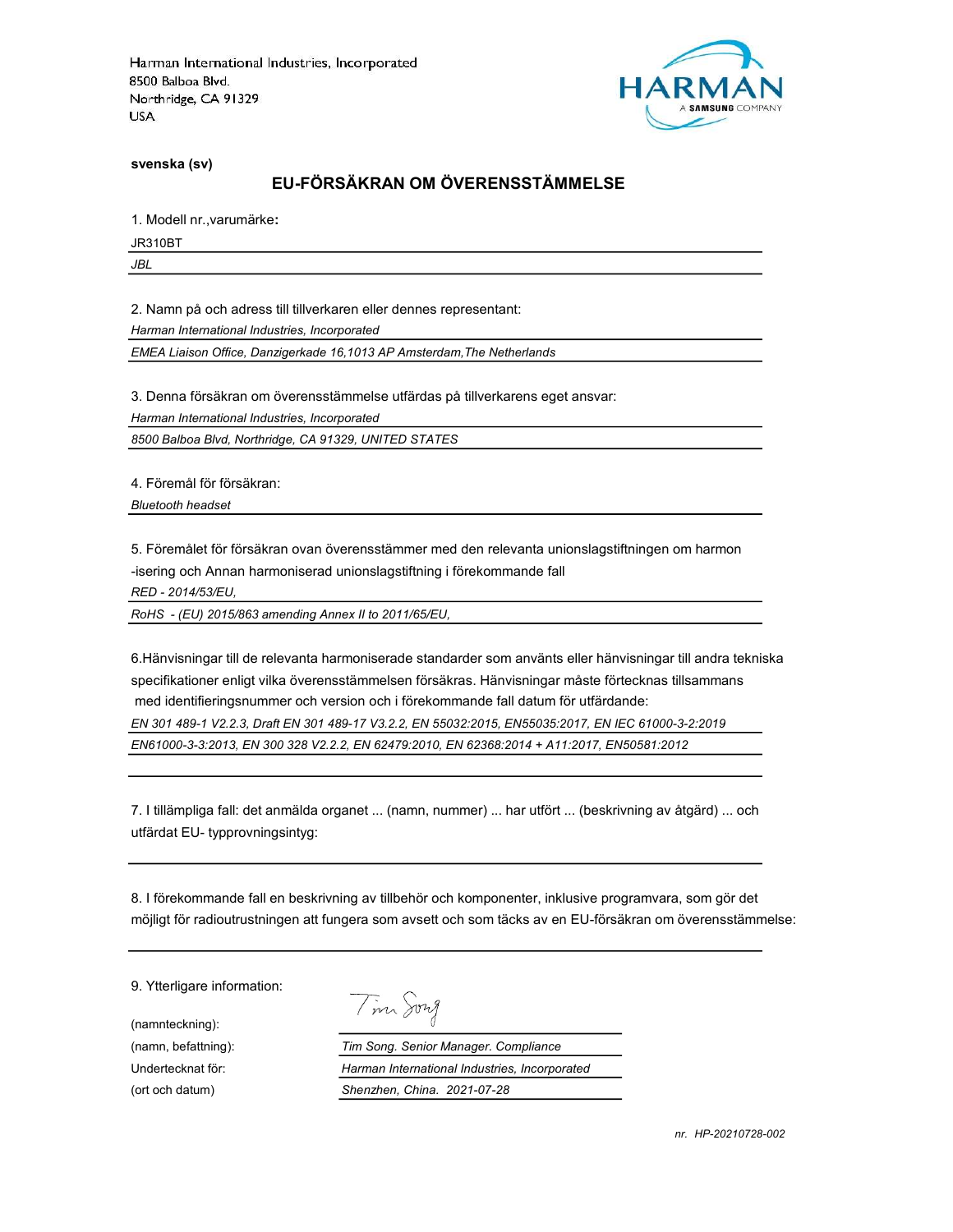

Malti (mt)

# DIKJARAZZJONI TA' KONFORMITÀ TAL-UE

1.Il-mudell Nru.,marka:

JR310BT

JBL

2. L-isem u l-indirizz tal-manifattur jew tar-rappreżentant awtorizzat tiegħu:

Harman International Industries, Incorporated

EMEA Liaison Office, Danzigerkade 16,1013 AP Amsterdam,The Netherlands

3. Din id-dikjarazzjoni tal-konformità tinħareg taħt ir-responsabbiltà unika tal-manifattur:

Harman International Industries, Incorporated

8500 Balboa Blvd, Northridge, CA 91329, UNITED STATES

4.L-għan tad-dikjarazzjoni:

Bluetooth headset

5. L-għan tad-dikjarazzjoni deskritt hawn fuq huwa konformi mal-leġiżlazzjoni ta' armonizzazzjoni rilevanti tal -Unjon u Leġiżlazzjoni dwar l-armonizzazzjoni oħra tal-Unjoni meta tkun applikabbli

RED - 2014/53/EU,

RoHS - (EU) 2015/863 amending Annex II to 2011/65/EU,

6. Ir-referenzi għall-istandards armonizzati rilevanti li ntużaw, jew ir-referenzi għall-ispeċifikazzjonijiet tekniċi l-oħrajn li skonthom qed tiġi ddikjarata l-konformità: Ir-referenzi jridu jiġu elenkati bin-numru tal-identifikazzjoni u l-verżjoni tagħhom u, fejn applikabbli, id-data tal-ħruġ:

EN 301 489-1 V2.2.3, Draft EN 301 489-17 V3.2.2, EN 55032:2015, EN55035:2017, EN IEC 61000-3-2:2019 EN61000-3-3:2013, EN 300 328 V2.2.2, EN 62479:2010, EN 62368:2014 + A11:2017, EN50581:2012

7.Meta applikabbli, il-korp notifikat … (l-isem, in-numru) … wettaq… (deskrizzjoni tal-intervent) … u ħareġ iċ-ċertifikat tal-eżami tat-tip tal-UE:

8. Fejn applikabbli, deskrizzjoni tal-aċċessorji u il-komponenti, inkluż is-softwer, li jippermettu t-tagħmir tar -radju jopera kif intiż u koperti mid-dikjarazzjoni tal-konformità tal-UE:

9. Informazzjoni addizzjonali:

(firma):

Tim Song

(isem, funzjoni): Tim Song. Senior Manager. Compliance Iffirmat għal u f'isem: Harman International Industries, Incorporated (post u data tal-ħruġ): Shenzhen, China. 2021-07-28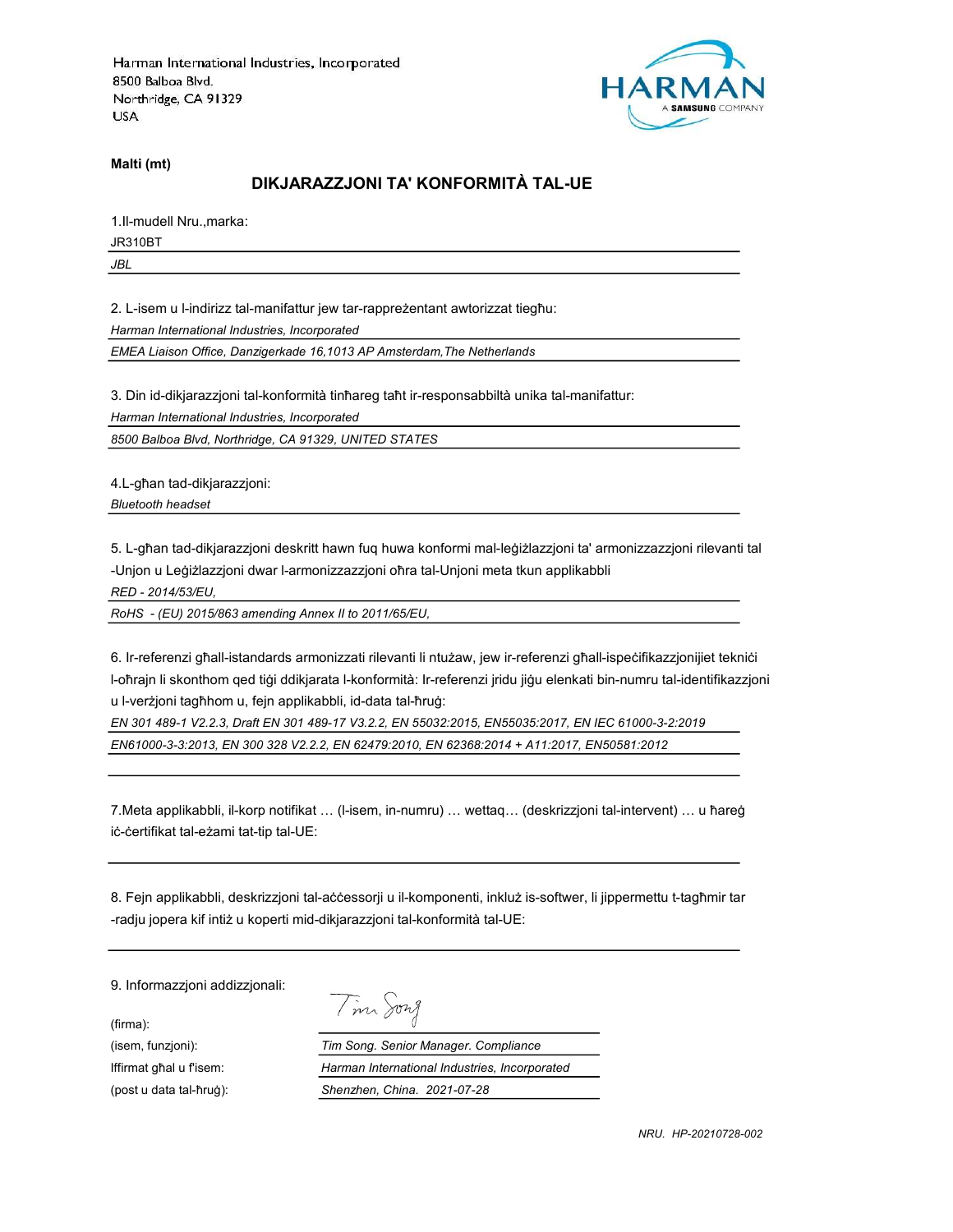

português (pt)

### DECLARAÇÃO UE DE CONFORMIDADE

1. Modelo Nº.,marca:

JR310BT

JBL

2. Nome e endereço do fabricante ou do respetivo mandatário:

Harman International Industries, Incorporated

EMEA Liaison Office, Danzigerkade 16,1013 AP Amsterdam,The Netherlands

3. A presente declaração de conformidade é emitida sob a exclusiva responsabilidade do fabricante:

Harman International Industries, Incorporated

8500 Balboa Blvd, Northridge, CA 91329, UNITED STATES

4. Objeto da declaração:

Bluetooth headset

5.O objeto da declaração acima mencionada está em conformidade com a legislação de harmonização da União aplicável, Outra legislação de harmonização da União, se aplicável:

RED - 2014/53/EU,

RoHS - (EU) 2015/863 amending Annex II to 2011/65/EU,

6. Referências às normas harmonizadas aplicáveis utilizadas ou às outras especificações técnicas em relação às quais a conformidade é declarada. As referências devem ser enumeradas com os respetivos números de identificação e versão e, se for caso disso, a data de emissão:

EN 301 489-1 V2.2.3, Draft EN 301 489-17 V3.2.2, EN 55032:2015, EN55035:2017, EN IEC 61000-3-2:2019 EN61000-3-3:2013, EN 300 328 V2.2.2, EN 62479:2010, EN 62368:2014 + A11:2017, EN50581:2012

7. Se aplicável, o organismo notificado: (nome, número)... efetuou… (descrição da intervenção)… e emitiu o certificado de exame UE de tipo:

8. Se aplicável, descrição dos acessórios e/ou componentes, incluindo o software, que permitem que o equipamento de rádio funcione conforme o pretendido, abrangidos pela declaração UE de conformidade:

9. Informações complementares:

(assinatura):

Tim Song (nome, cargo) : Tim Song. Senior Manager. Compliance Assinado por e em nome de: Harman International Industries, Incorporated (local e data de emissão) Shenzhen, China. 2021-07-28